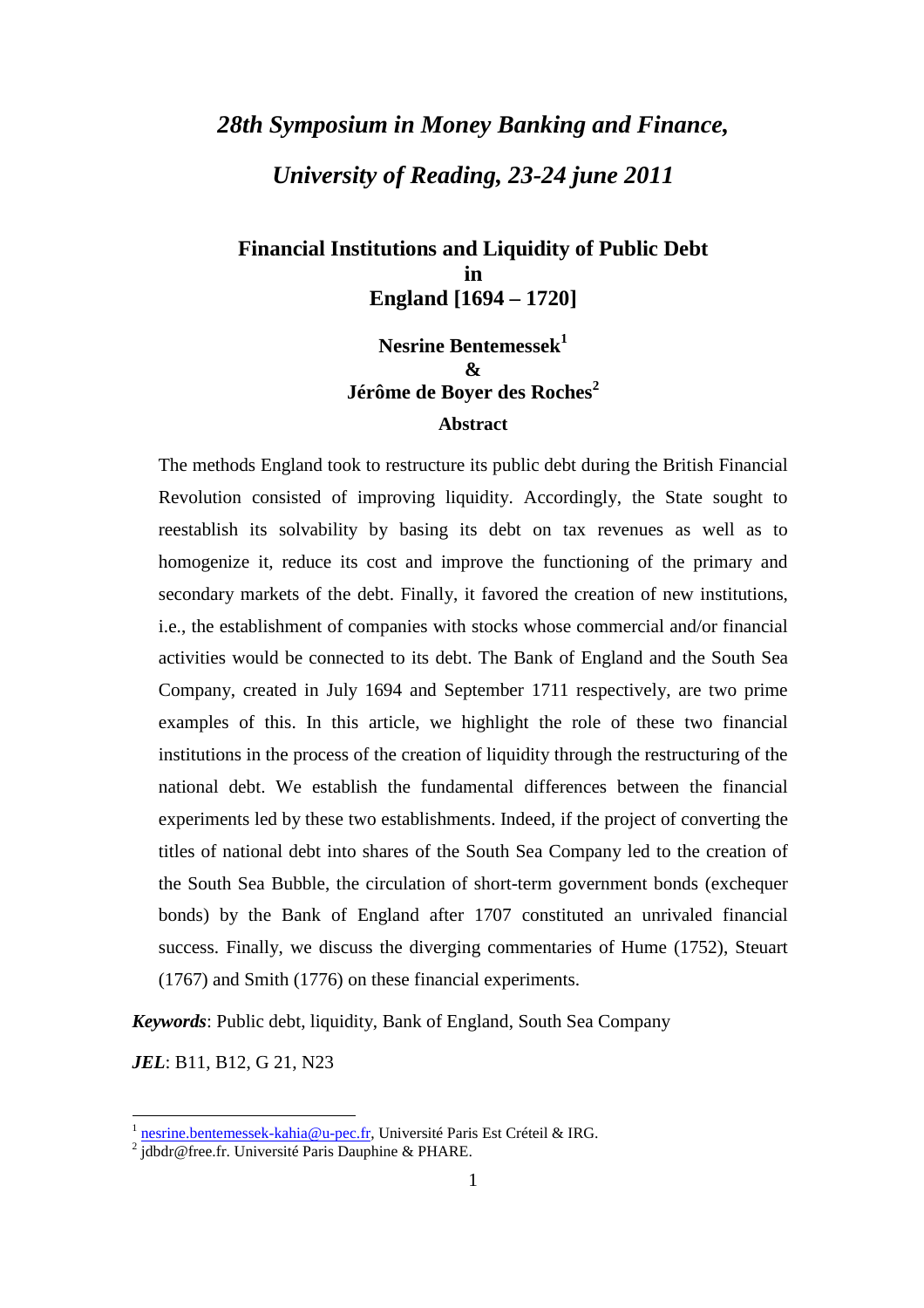## **1. Introduction**

The methods England took to restructure its public debt during the British Financial Revolution consisted of improving liquidity. Accordingly, the State sought to reestablish its solvability by backing its debt on tax revenues as well as to homogenize it, to reduce its cost and to improve its financing conditions on market. Finally, it favored the creation of new institutions, i.e., the establishment of joint-stock companies whose commercial and/or financial activities would be connected to its financing and the restructuring of its debt. The Bank of England and the South Sea Company, created in July 1694 and September 1711 respectively, are two prime examples of this.

The measures of State funding and debt restructuring that both the Bank of England and the South Seas Company put in place consist primarily of: i) the intermediation of loan to the State ii) the circulation of Exchequer bills and iii) the conversion of State bonds into shares. These operations did not only help to improve the liquidity of the public debt, but they were also the origin of the appearance and the development of the financial market in general: financial transactions developed for different kinds of public debt, but also for the shares of the two above mentioned joint stock companies. It would not be until the nineteenth century that the financial market broke away from State bonds. (Morgan & Thomas [1962])

In this article, we highlight the role of the Bank of England and of the South Sea Company in the creation of liquidity by means of State financing and debt restructuring. We consider the fundamental differences between the financial experiments carried out by these two establishments. In fact, if the project of converting State bonds into South Sea Company shares in 1720 led to the creation of the South Sea Bubble, the intermediation of the loan to the Treasury (1694), the conversion of "tallies" (1697), as well as the circulation of Exchequer bills (stating in 1707), by the Bank of England all constituted a financial success beyond compare. Finally, we analyze this contrast with regard to the convergent commentaries of Hume (1752), Steuart (1767), and Smith (1776) on i) these financial experiments and ii) the liquidity of the public debt.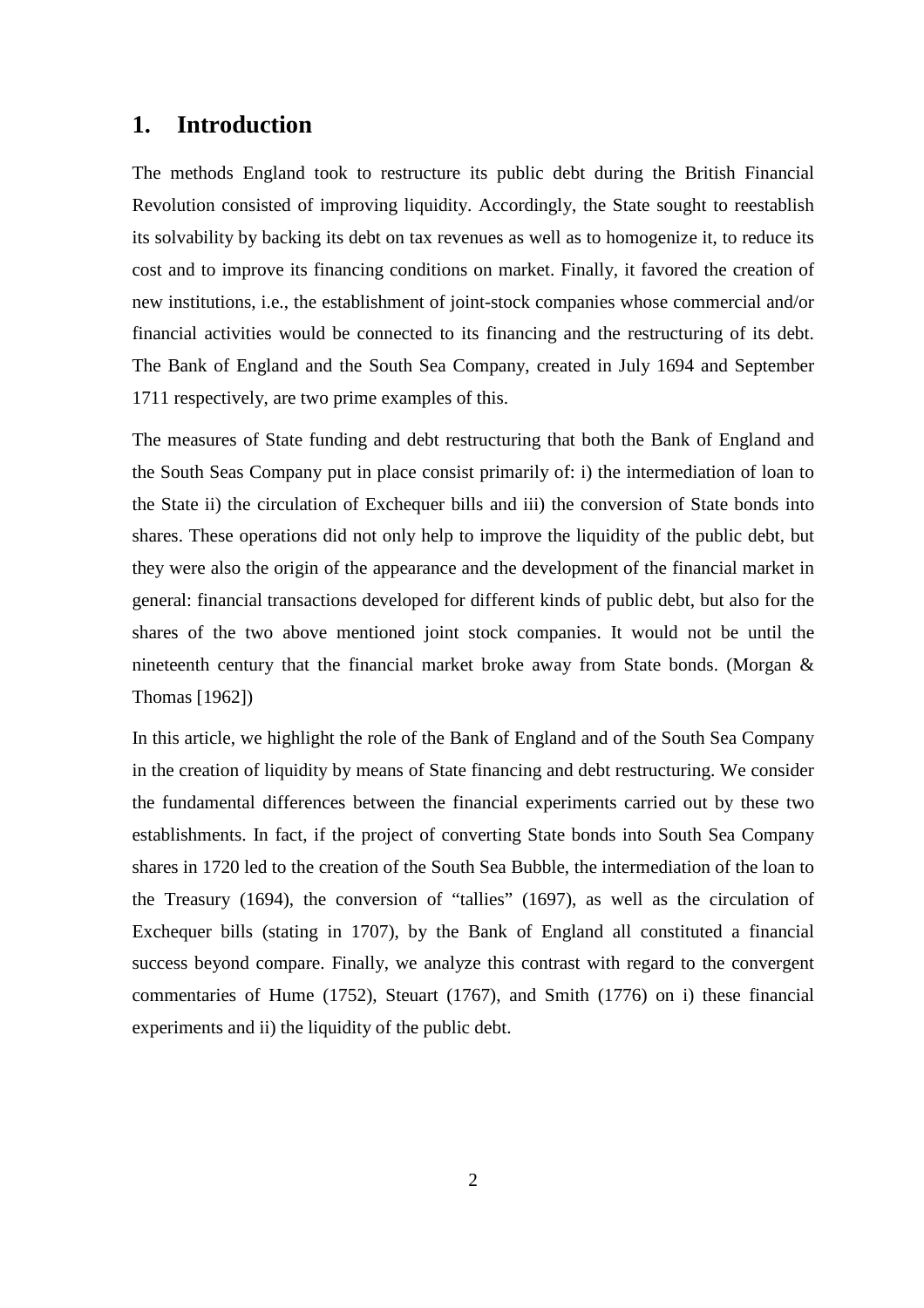## **2. Public Debt and the Bank of England<sup>3</sup>**

During its first 25 years of existence, the Bank of England, established on 27 July 1694, played a decisive role in the managing of English public debt in three ways: by intermediating loans, by accepting State bonds, the "tallies", for the payment of its own shares and by circulating exchequer bills.

#### **2.1 Debt intermediation**

The creation of the Bank of England was the result of two and a half years of negotiations , from January 1692 to 1694, between a group of investors led by William Paterson, the chancellor of the Exchequer Charles Montagu, and the Parliament. Neither the investors nor the government, nor the Parliament had the creation of a bank in their sights. With the Nine Years' War  $(1688-1697)^4$  in the background, the negotiations focused on the modalities of a new loan to Treasury. The creation of a bank was not the intention of the investors, the government, or the Parliament. The intention was to create a liquid "State note" in order to reduce its cost while also raising a large sum. From the outset of the discussion of four successive projects, the solution consisted of intermediating the loan to Treasury for the means of a new institution, the Bank of England.

The discussion focused on the amount of the loan, on the means to ensure liquidity, and on its cost. Concerning the amount, the objective was one million pounds<sup>5</sup>, but it became necessary to add two-hundred-thousand pounds of worth funds tied up for the investors, intended to support the liquidity of the loan, i.e. its negotiation at face value. The remuneration of these additional funds, which were not lent to the State, led mechanically to increase by 20% the cost for the million lent. In order to ensure the liquidity of the loan, the group of investors proposed in the initial project that the "State notes" in question would be legal payment. This proposition was rejected by the Parliament and did not appear in the following projects<sup>6</sup>. Concerning the rate, it grew from  $6\%$  in the initial

 3 Our research is based on Andréades (1904), de Boyer (2006), Broz & Grossman (2002), Clapham (1944), Horsefield (1960) and Scott (1912).

<sup>4</sup> Also called War of the Grand Alliance.

 $<sup>5</sup>$  This was the amount from the first project. It was increased to 2 million in the second project, only then to</sup> be taken back down to 1 million in the third and fourth projects.

<sup>&</sup>lt;sup>6</sup> These "notes" would not become means of legal payment until 1833.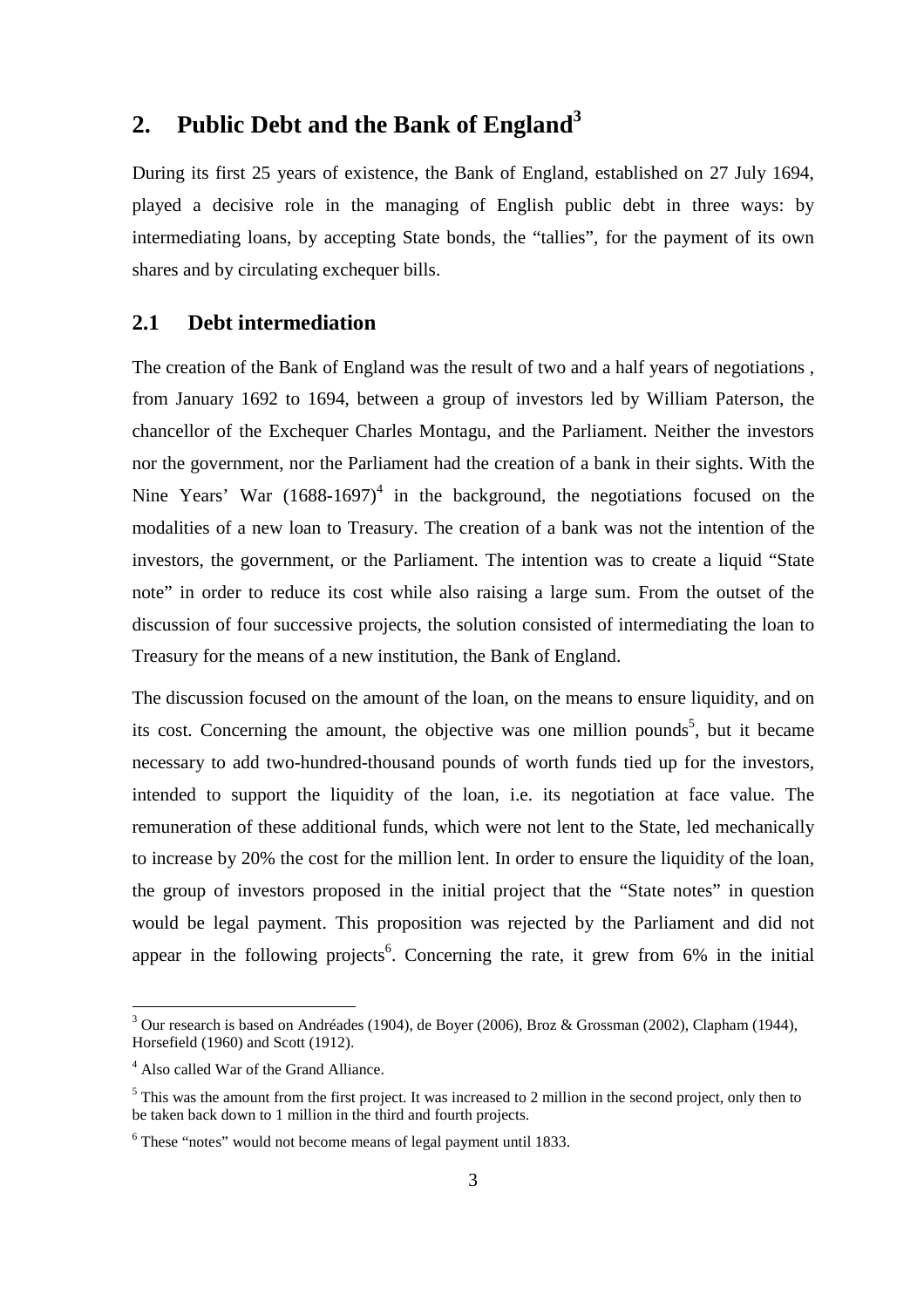project to 9.5% in the last one. The negotiation on the modalities of a negotiable "State note" on the market failed.

The solution consisted of creating a bank with an eleven-year charter. Instead of contributing a million pounds to the government in the form of acquiring debt bonds and constituting a two-hundred-thousand pound fund to support its liquidity, the shareholders subscribed up to one million two hundred thousand pounds of the Bank of England capital, 60% of which was called in 1694 then 20% of which was called in 1696. These calls provided the bank with cash. The bank was authorized to issue convertible notes, on sight, for an amount limited to the level of its shareholders' funds.<sup>7</sup> The issue of Bank notes allowed, starting in 1694, the financing of a loan to the State for one million two hundred thousand pounds at 8%.



We note that at its creation, the Bank of England issued  $\pounds$  1,200,000 worth of convertible notes in legal tender even though the cash balance was only £ 720,000. The creation of liquidity was enacted at the level of the bank and not at the level of the public debt. The State debt – which took the form of credit on bank assets – was illiquid, intermediated, financed by the bank notes – which appeared on liabilities side of the Bank

 $7$  The Bank was also authorized to grant discounts, manage deposits, buy and sell bonds as well as precious metals excluding all other commercial activity.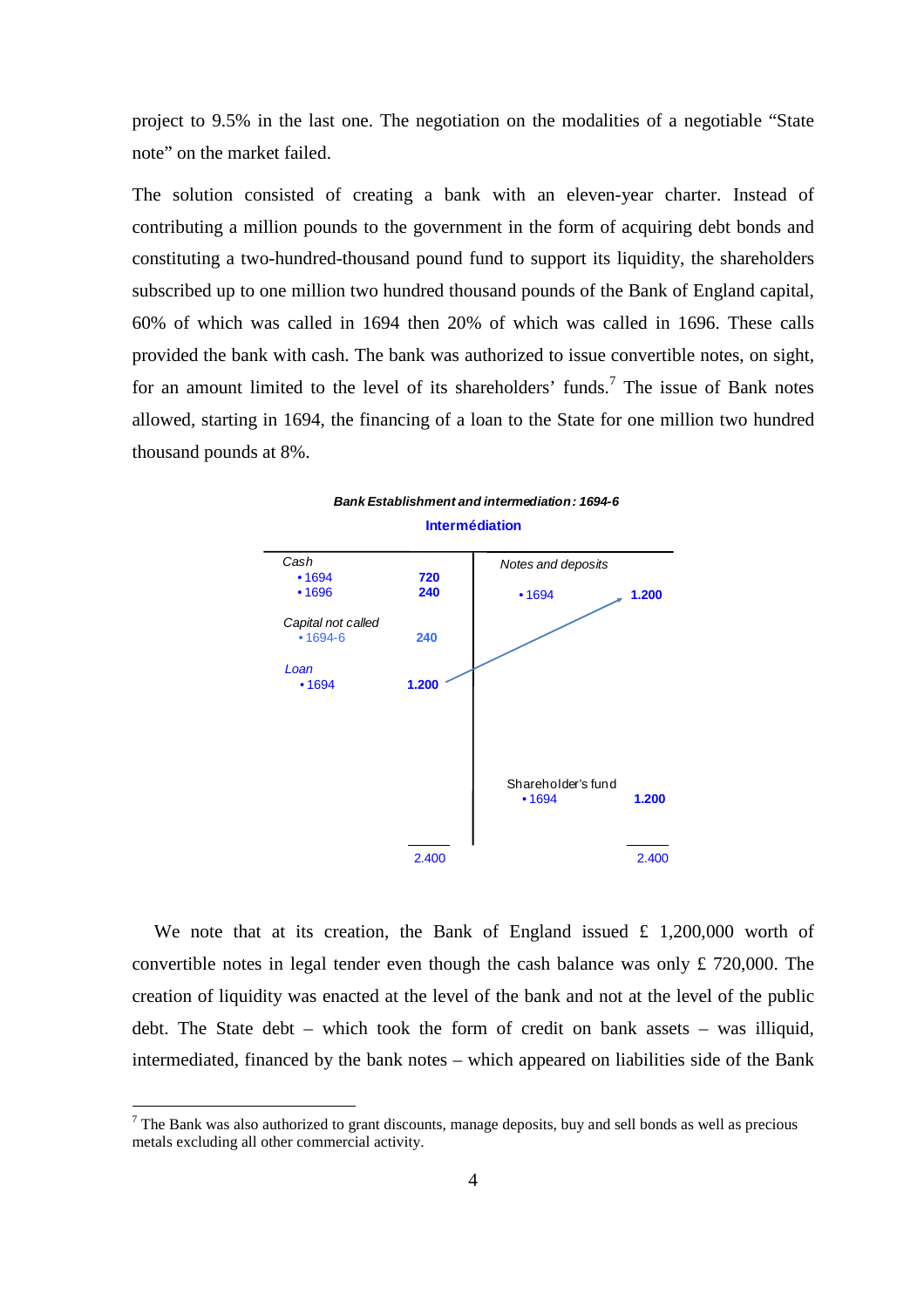balance sheet – and which were liquid. The creation of liquidity consisted of a new source of financing at the origin of leverage on the profitability of shareholders' funds<sup>8</sup>. This leverage helped fixing the loan to the State at 8% even though since 1688 the rate of loans to the State vacillated between 10 and  $14\%$ <sup>9</sup>. In 1708, the rate would be lowered to 6%.

## **2.2 The conversion of tallies**

In 1697, following the failure of the Chamberlen project to establish a Land Bank, confronted with a 40% devaluation of the tallies and the difficulty to reimburse its creditors, the government negotiated an anticipated renewal of its charter which incorporated a plan for converting these bonds into shares issued by the Bank<sup>10</sup>. The Bank then proceeded to issue new shares, for the amount of one million pounds, payable in  $80\%$ <sup>11</sup> tallies and 20% bank notes, which carried the bank's capital to two million two hundred thousand pounds. This increase in capital which would take a portion of the tallies and notes out of circulation sought to reduce the devaluation of tallies as well as the Bank exposure to the risk of liquidity. The negotiation incorporated a guarantee offered by the State to remunerate the tallies at 8%, as well as a compensation to be paid to the shareholders of 1694.

 $8$  For the classic approaches of the role of shareholders' funds in the creation of liquidity cf. de Boyer (1998, 2003 et 2009)

<sup>9</sup> *Cf*. Homer & Sylla (1996)

 $10$  This was how the Bank was able to ensure that the parliament could no longer authorize the establishment of a new bank created from shares in England and in Wales.

 $11$  The tallies were accepted at their face value.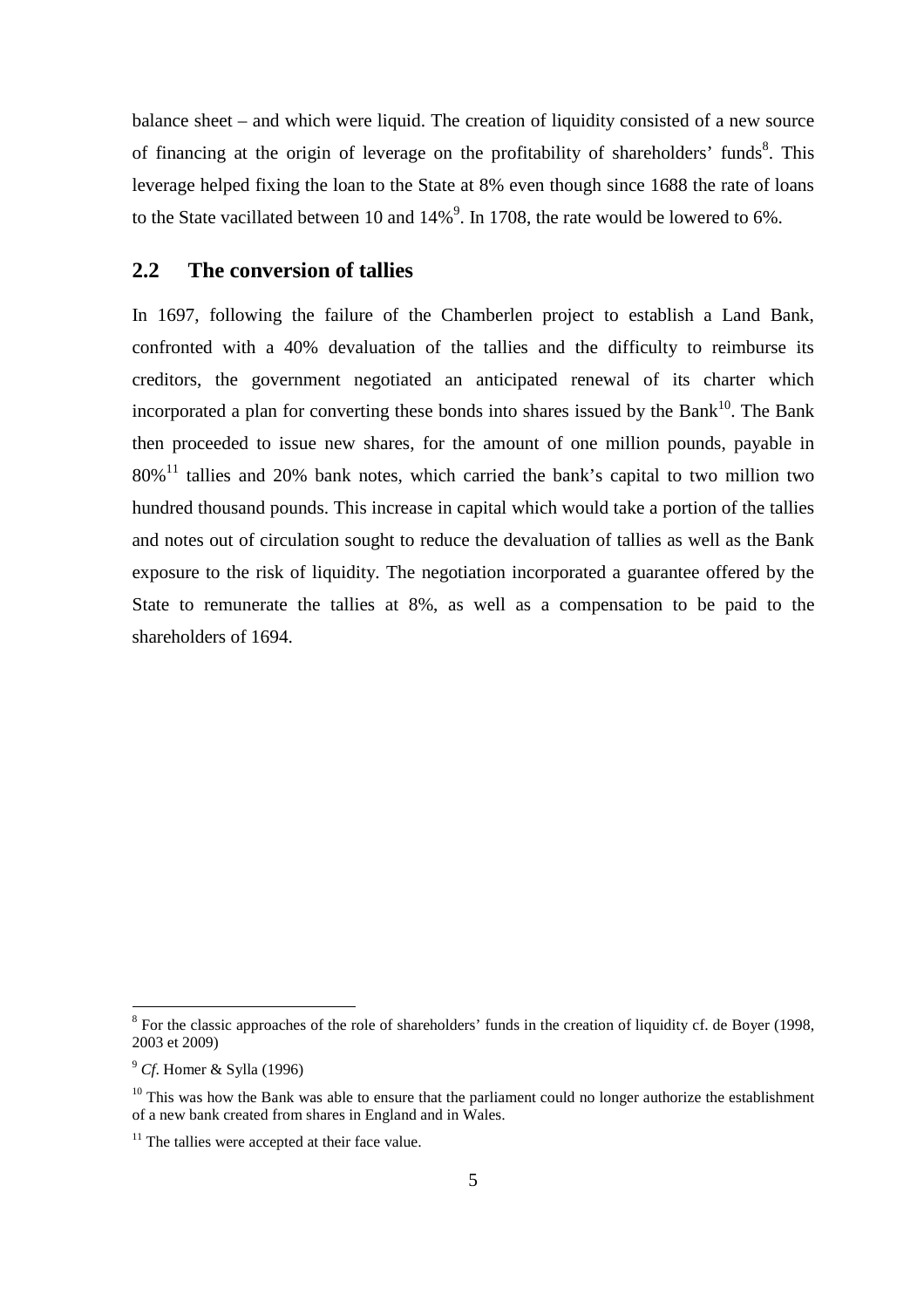

Precisely, in compensation for the dilution of their share of the capital of the Bank, this latter credited the account of the original shareholders for an amount equal to the capital called in 1694 and 1696, £960,000. This operation was accompanied by credit of the account of capital not called (£240,000) and a debit of up to £1,200,000 of a new accrual asset account created to this end, and called the "Fund of the Bank of England."

## **2.3 The "circulation" of Exchequer bills**

From 1698 to 1707, the bank not only paid out in dividends (credit for shareholders accounts) the entirety of its benefits, but also the reimbursement of capital subscribed in 1697, one million pounds. This increased its exposure to the risk of liquidity. From the accounting aspect (*c.f.* the black arrow below), it was not the equity capital that was debited, but an accrual asset account. The Bank adjusted the situation with an increase of capital of the same amount as in March  $1707<sup>12</sup>$ .

1707 was a pivotal year. The Bank was authorized to increase its capital for an unlimited amount, engaged in the circulating of Exchequer bills up to one and a half million pounds, and obtained the guarantee that its charter would stand as long as the entirety of Exchequer bills were not reimbursed.

 $12$  For this operation, Scott (1912) is the most precise.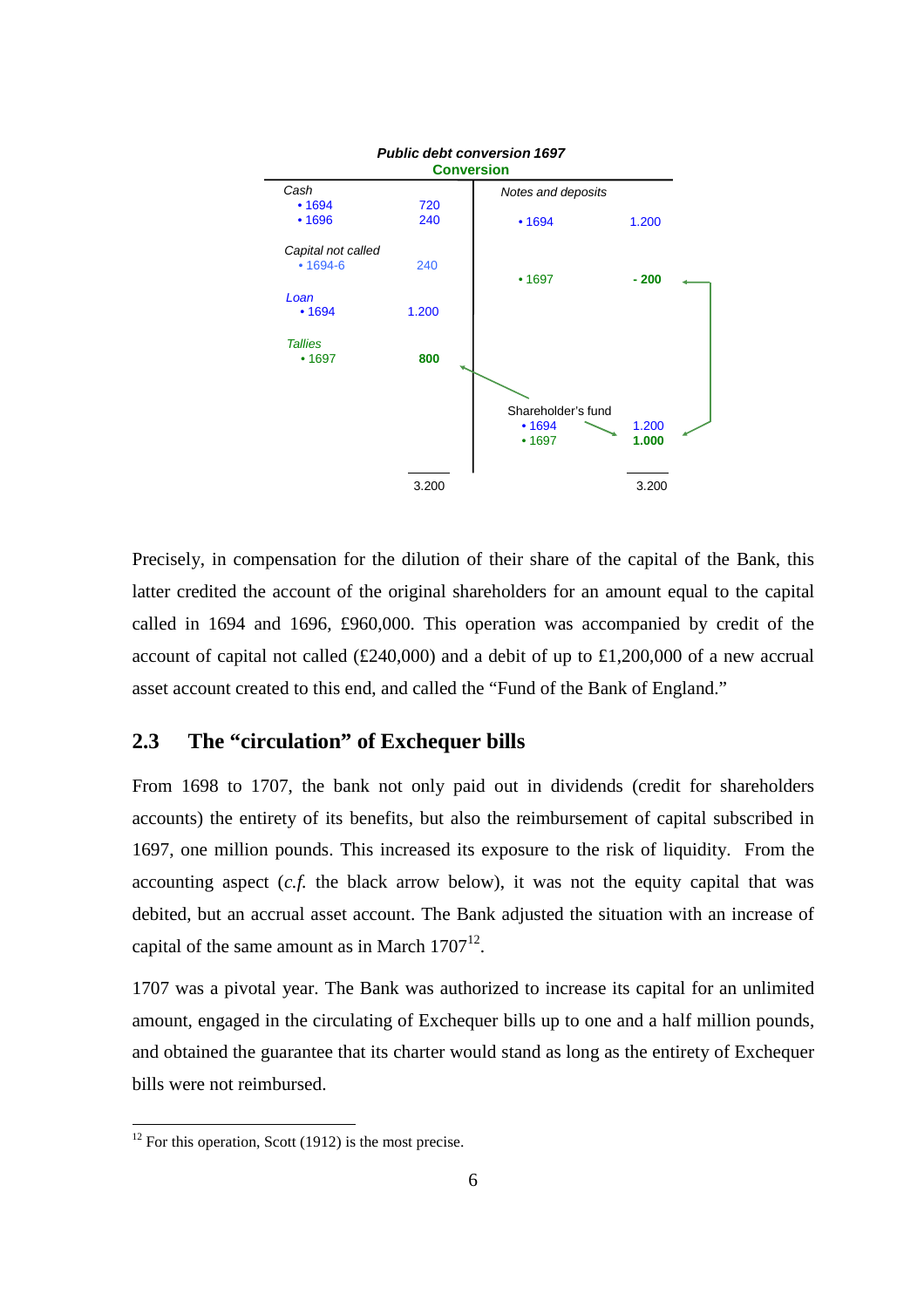The "circulation" of Exchequer bills signified that the Bank assured their subscription by the public and their redemption at par value at its counters. In summary, the Bank increased its exposure to the risk of liquidity in hopes of guaranteeing the liquidity of these short term public debt bonds. In order to do this, from 1708 to 1710, the bank proceeded to increase capital several times thereby allowing it to grow to 5,6 millions pounds. When the capital was raised in December 1709, the bank's loan to the Treasury increased by a third – from £1.2 to £1.6 millions – without raising interest, which meant a rate reduction from 8% to 6%.



The interest rate of Exchequer bills, which were at 7.5% in 1695, fell to 6% in 1708, which was to be the rate in force until  $1722^{13}$ . The outstanding bills that the bank had been circulating initially at £1.5 million rose to £2.5 million in 1709 and then to £3.7 million in 1713. During this year, the Bank launched a one million pounds subscription, distinct from the bank capital in order to ensure circulation of Exchequer bills<sup>14</sup>. This financial innovation was well received on the market. Thus, the share of the bank attained its par

 $13$  It then falls to 5%.

<sup>&</sup>lt;sup>14</sup> These bonds had their own quotations in the stock markets of London and Amsterdam.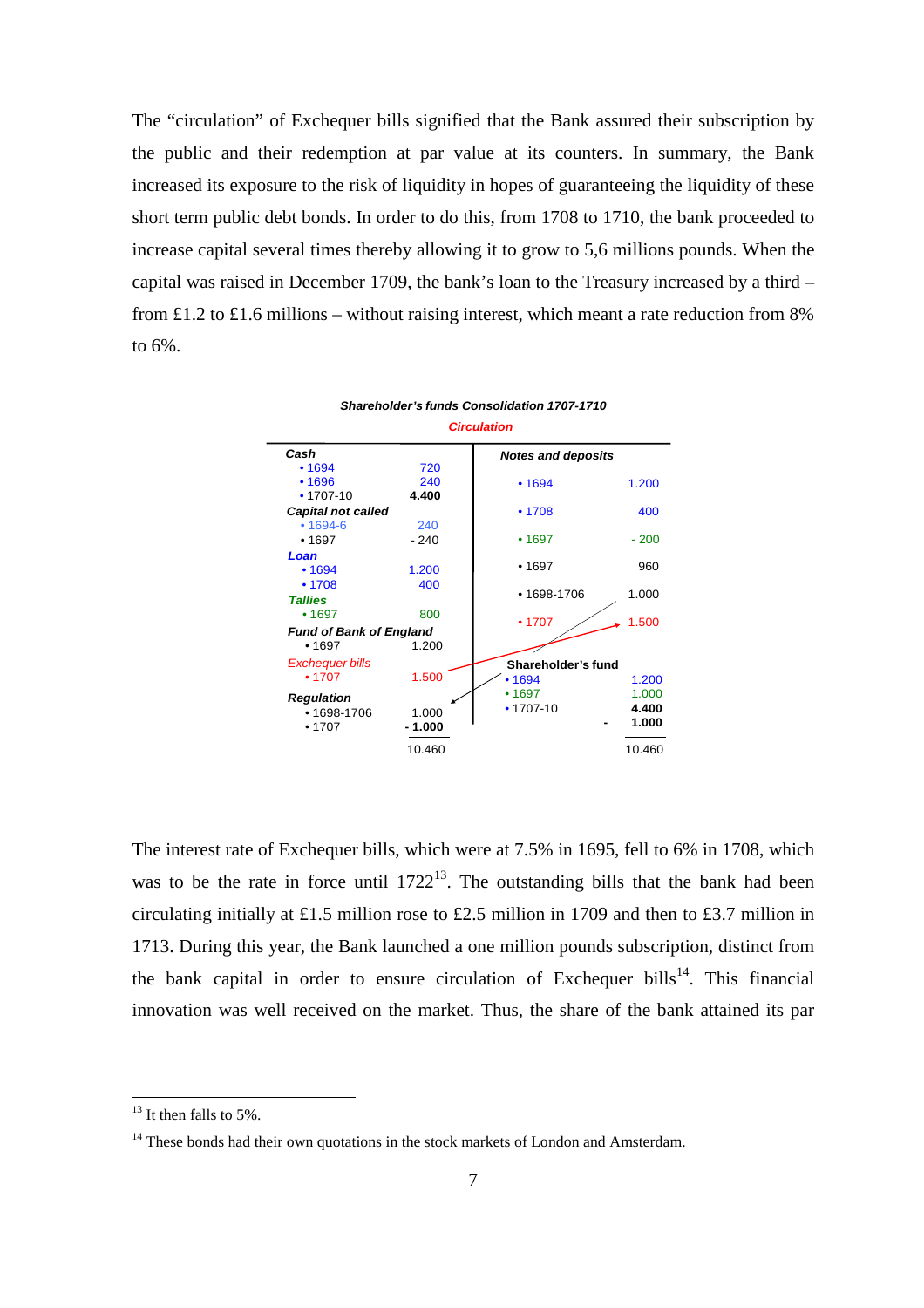value (£100) for the first time in the month of April 1707. In the month of August, the share price grew from £109.5 to £111.5. In the month of October, it reached £119<sup>15</sup>.

#### **2.4 Intermediation, conversion and circulation**

From 1694 to 1713, the Bank of England held and active role in improving the liquidity of the public debt. Both the intermediation of the 1694 loan and its amount increase in 1709 allowed the subtraction of this loan to Treasury from the market and to lower the interest rate. The conversion of tallies into Bank shares in 1697 reduced the outstanding of devalued debt and restored its price. The circulation of Exchequer bills after 1707 offered the State the possibility of managing the short term Treasury debt by issuing an entirely liquid bond with a reduction in interest rates. This tool would be precious in 1793 when, for the first time in its history, the bank would play the role, along with the Treasury, of the lender of last resort.<sup>16</sup>.

These successes of the Bank stand in contrast with the failure of the South Sea Company. It should be noted that that during its first 15 years, the Bank distributed all of its benefits, and reimbursed the shareholders with the capital that they subscribed to, including when it had been paid with devalued tallies. We focus then on the increase of the capital in February 1709, for the amount of £2.2 million, there was a share premium of 15%, which was simultaneously distributed in monetary compensation to the former shareholders and credited in equity<sup>17</sup>. The share premium had been treated as a distributable profit.

 $\overline{a}$ <sup>15</sup> *Cf*. Scott (1911), vol III.

 $16$  Cf. de Boyer (2010)

 $17$  The regularization does not take place until 1742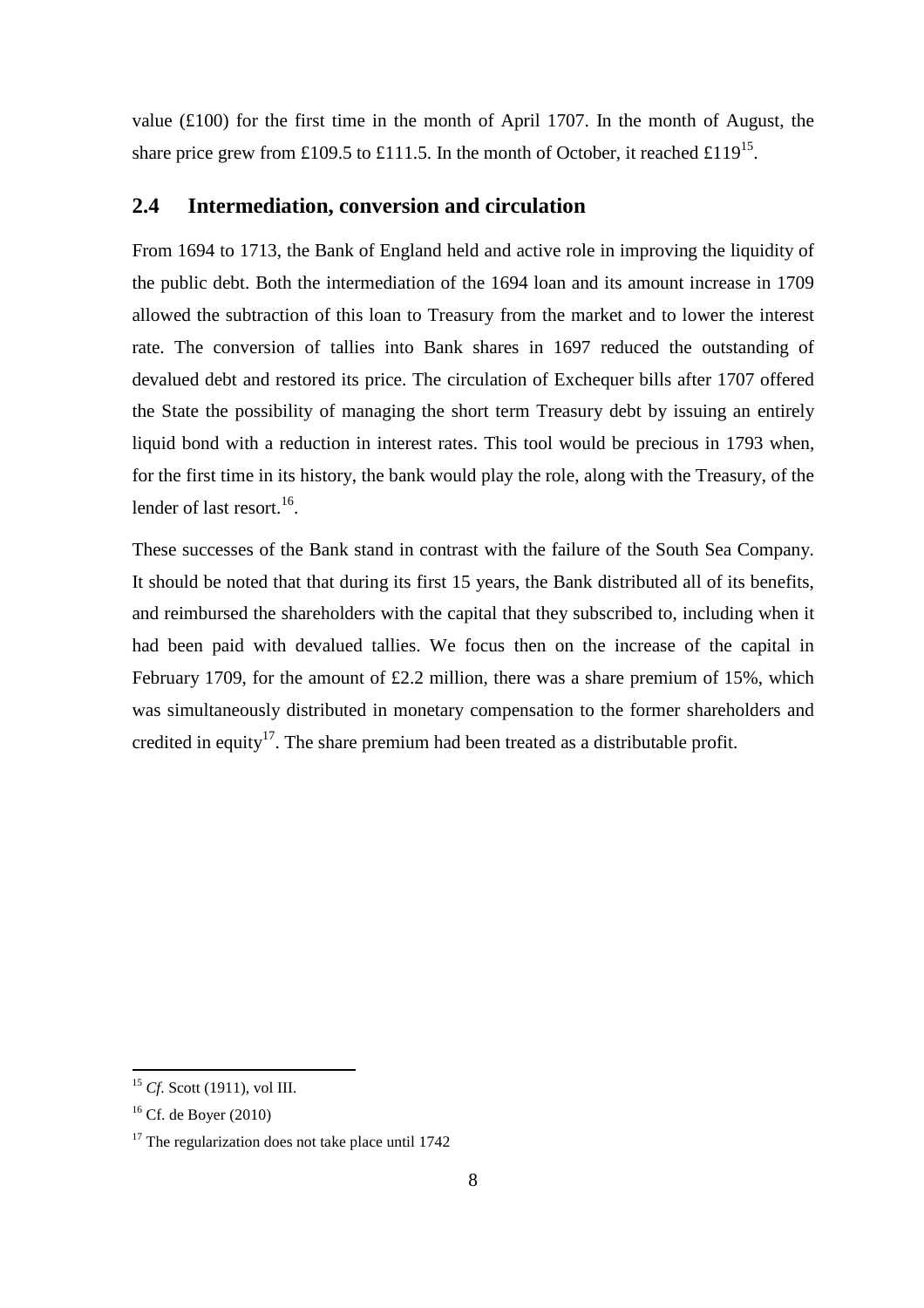## **3. Restructuring the public debt: the conversion of the public debt**

#### **3.1 The creation of the South Sea Company, 1711**

The South Sea Company (hereafter referred to as SSC), a joint stock company, was created the 8 September 1711 by royal charter<sup>18</sup>. By virtue of the charter, the English government granted the company the privilege of a monopoly to trade with the Spanish colonies in the "South Seas" (Spanish America) in return for the restructuring of the floating public debt of £9,471,324.

Indeed, from 1688 (date of the Glorious Revolution) to 1713 (date of the Treaty of Utrecht), England endured two long wars: the Nine Year War (1688-1697) and the War of Spanish Succession (1702-1713), so long that the English public debt more than tripled between 1702 and 1713, passing from £16,395,000 to £53,681,000<sup>19</sup>. Moreover, between 1714 and 1717, the charge of this debt came out to be the equivalent of half of State revenue<sup>20</sup>. Furthermore, the total of English expenditures (including war expenditures) is estimated at £49,320,145 between 1688 and 1697, then to £93,644,560 between 1702 and  $1713<sup>21</sup>$ . Thus, to address the ever-growing expenses of war, the English government resorted to the issuing of loans to the public. It should be noted here that the debt, essentially for the war, is considered unfunded debt or "floating debt"; this means that it is a debt contracted without a prerequisite composition of fiscal funds guaranteeing the repayment. It was mainly constituted of tallies and past-due interest<sup>22</sup>.

As the amount of the public debt and the number of public creditors grew (40,000 agents in 1720 according to Dickson [1967 (1993)]), financial operations on debt bonds multiplied considerably on the secondary market. The well functioning of this market as well as its attractiveness depended on the liquidity of the public debt and the solvency of the State.

<sup>&</sup>lt;sup>18</sup> "An Act for making good Deficiencies, and satisfying the Publick Debt; and for erecting a Corporation, to carry on a Trade to the South Seas, and for the Encouragement of the Fishery; and for Liberty to trade in unwrought Iron with the Subjects of Spain; and to repeal the Acts for registering Seamen." Ruffhead [1761]. <sup>19</sup> *Cf.* Hamilton [1947 : 127]. See also Hargreaves [1930].

<sup>&</sup>lt;sup>20</sup> See Brewer [1994] and Dale [2004 : 41].

<sup>&</sup>lt;sup>21</sup> Dickson [1967 : 10].

<sup>&</sup>lt;sup>22</sup> See Dickson [1967] et Dickson & Sperling [1970].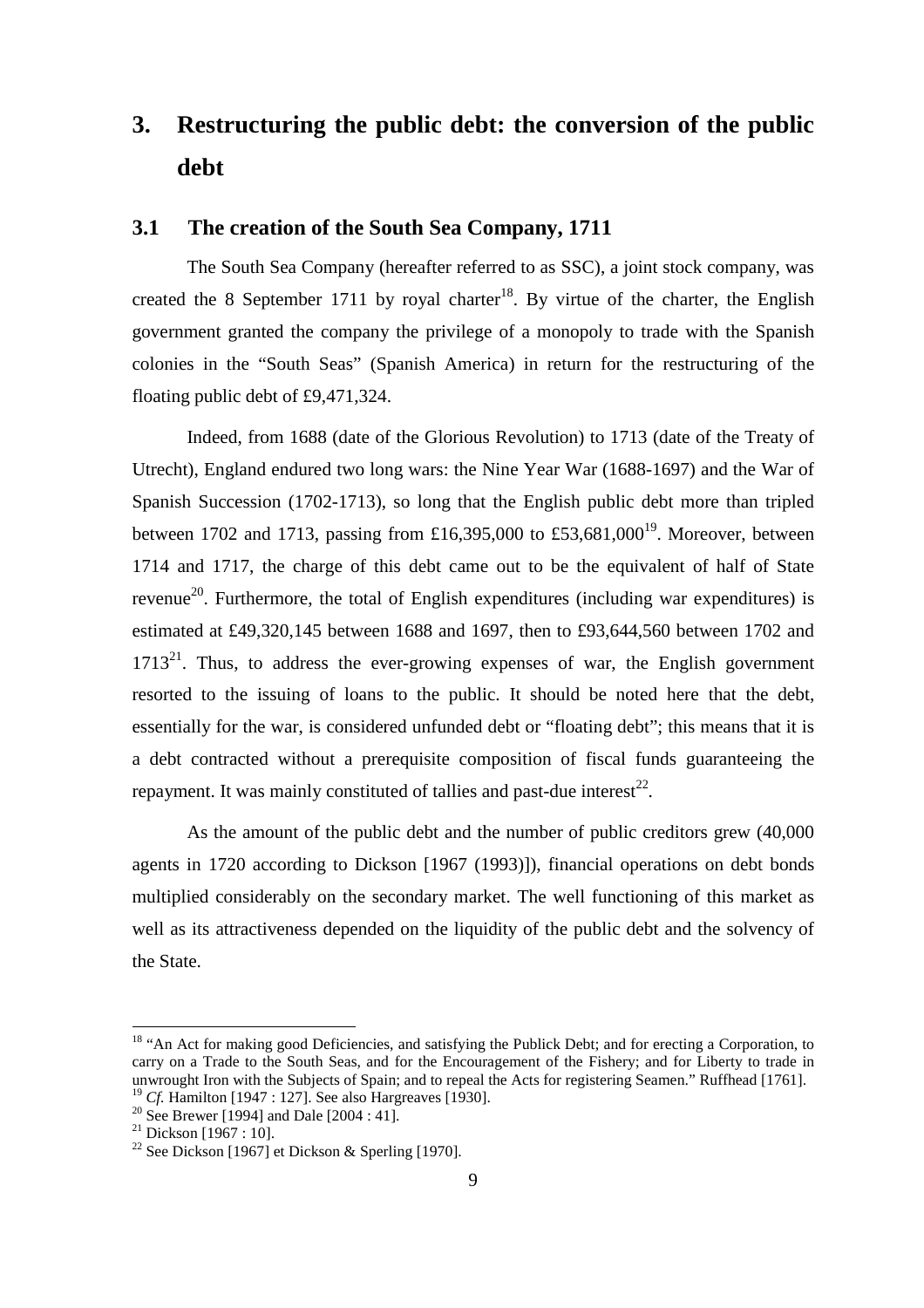Before the creation of the South Sea Company, the public debt market encountered some difficulties, due notable to the excessive growth of unfunded debt. With regards to this situation, the market price of the public debt dropped from 30% to 40% under it nominal value<sup>23</sup>, worsening the conditions of the issuing of new State loans on the primary market. In summary, the public debt at the beginning of the eighteenth century suffered from considerable illiquidity.

The SSC project allowed public creditors to exchange their public debt bonds against shares constituting its nominal capital. The conversion project was a great success for the holders of public debt since nearly £9,177,967 of the floating public debt was finally converted into SSC shares, i.e. 97% of the total debt.

By this operation the English government homogenized and reduced the cost of its debt. Thus, instead of paying off the interest of 9% for the profit of various holders of the floating debt, the government paid, in the case of total conversion of the debt about, an annuity of £568,279, i.e. 6% in favor of the sole SSC, which was to become the sole holder of English floating debt<sup>24</sup>. Furthermore, the SSC paid back to shareholders the interest the government received by way of dividends: 3% payable at Christmas and 3% in midsummer<sup>25</sup>.

#### **3.2 Restructuring of long term Public Debt: the South Sea Bubble**

In 1719, a new project for the conversion of the public debt (1710 lottery loan) into SSC shares, takes shape. For this occasion, the nominal capital of the SSC increased the amount of the converted debt (£1.75 million) taking it to £11.75 million<sup>26</sup>.

The year 1720 was characterized by the implementation of the *South Sea Scheme*. This project sought to convert into SSC shares all the long term public debt, except the one held by the Bank of England and the East India Company. The outstanding to be converted raised to £31,6 millions.

<sup>&</sup>lt;sup>23</sup> Scott [1911, 1912, III: 289].

 $24$  The amount of the annual interest that the government must pay to the Company is guaranteed by the levying of taxes on wine, vinegar, tobacco, merchandise from East India, raw silk and whale fins.

<sup>&</sup>lt;sup>25</sup> As a result of lower interest rates (from 9 to 6%), it is hereafter compensated by the perspective of large benefits coming from the commercial activity of the Company and the regularity of the payment of dividends.

<sup>&</sup>lt;sup>26</sup> The company begins its commercial and financial activities with a nominal capital of £9,177,967 (97% of the floating debt was converted) to which the sum of £822,033 is added in 1715, constituting principally the back interest of the Treasury, thus giving a nominal capital of £10 million.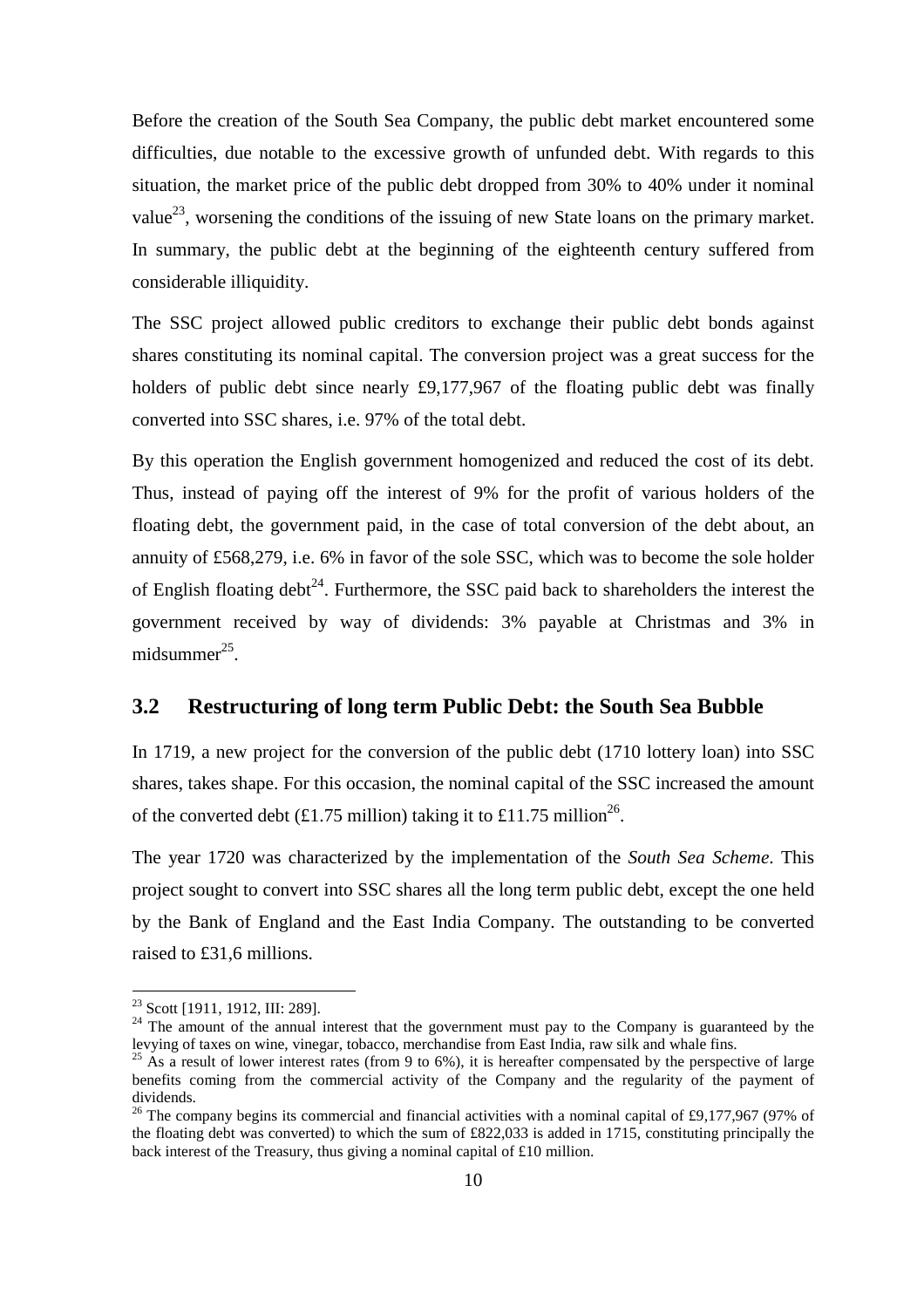Before the adoption of the *South Sea Scheme*, the English public debt was evaluated at £49.9 millions and was divided into 3 categories:

- − A debt owed to Joint stock companies, that is to say the Bank of England (£3,375,028), the East India Company (£3,2millions) and the South Sea Company (£11 746 844).
- − A recoverable debt that the government had the option to redeem at any moment without the public creditors authorization<sup>27</sup>: it was evaluated at £16,546,202.
- − An irrecoverable debt which could not be reimbursed by anticipation of the government; it is comprised of a portion of long annuities whose value in terms of years (over 20 years) is evaluated at £13,331,322; another portion of short annuities whose value in terms of years (14 years) is evaluated at £1,703,366; this comes to a total value of £15,034,688.

The terms of recoverable debt conversion are as follows: a debt bond of a nominal of  $\text{\pounds}100$ is exchanged for SSC share at a conversion rate of £105/SSC share. Furthermore, the government commits itself to owe SSC the par value of the converted debt.

As for the irrecoverable debt, we note that it constitutes a heavy burden for the government: the interest rates which are initially applied to it are 7% for a maturity date that goes up to 99 years for long-term annuities (after subscribing to equity shares), and 9% for a maturity date that goes up to 30 years for the short annuities (after subscribing to equity shares). It should be noted that at each new step of the conversion, the company directors changed the terms of conversion.

For example, on May 19, 1720, for the conversion of a long-term annuity with a nominal value of £100, the government acknowledges to the SSC a debt amounted to £2,000 (*i.e*  valued over 20 years), while the company agrees to provide public debt creditors the amount of £3,200 (*i.e* valued over 32 years), payed in SSC shares, bonds of short maturity<sup>28</sup> and species. Note the difference between the long term annuities valued by the SSC at £3,200 and the £2,000 claim on the government may be linked to an expectation of significant gains following the conversion scheme: we record it as goodwill.

 $27$  The interest rate applied to recoverable debt is between 4% and 5%. No maturity is determined in advance in the measure where the interest is payable up to the full payment of the principal for the debt. Despite the relatively non excessive cost of this debt, it is its heterogeneity which poses a problem for the government.

<sup>28</sup> The obligations are issued by the financial institution, the *Sword Blade Company*.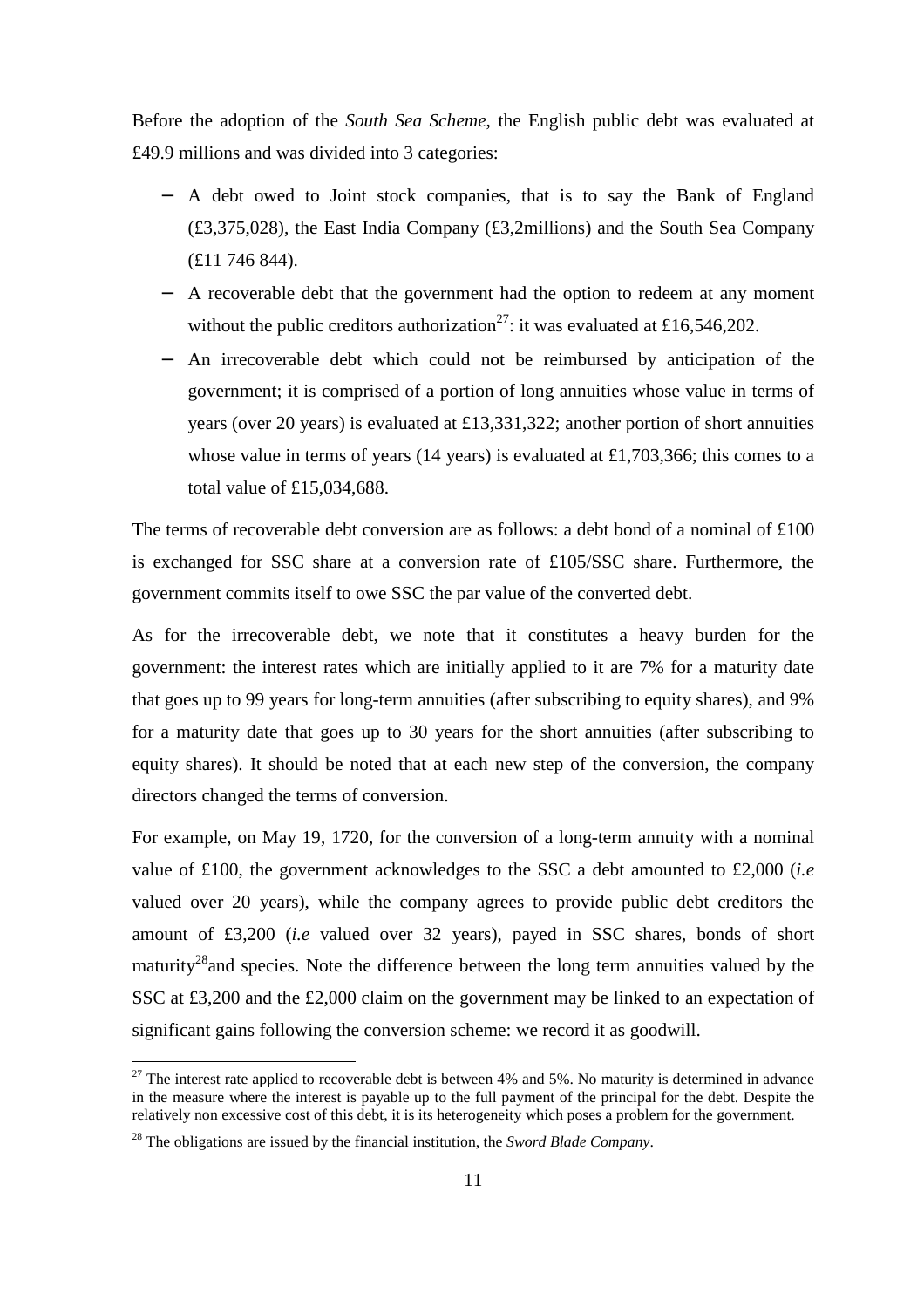We show the variation of the SSC assessment following several different stages conversion of public debt, recoverable and irrecoverable below.

| <b>Cash and bonds</b>  | $-3.134$ | <b>Nominal capital</b> | 5.702  |
|------------------------|----------|------------------------|--------|
| Irredeemable debt      |          | Irredeemable debt      |        |
| $\bullet$ 19 may       | $-2.618$ | $\bullet$ 19 mai       | 3.238  |
| $\bullet$ 04 aug       | $-516$   | $\bullet$ 04 août      | 575    |
| Redeemable debt        |          | Redeemable debt        |        |
| $\bullet$ 12 août      | 0        | $•12$ août             | 1.889  |
| <b>Government Loan</b> | 26.819   | <b>Issue premium</b>   | 26.149 |
| Irredeemable debt      |          | Irredeemable debt      |        |
| $\cdot$ 19 may         | 9.445    | $\bullet$ 19 mai       | 8.906  |
| $\bullet$ 04 aug       | 2.980    | $\bullet$ 4 août       | 4.019  |
| Redeemable debt        |          | Redeemable debt        |        |
| $•12$ août             | 14.394   | $•12$ août             | 13.224 |
| <b>Goodwill</b>        | 8.166    |                        |        |
| Irredeemable debt      |          |                        |        |
| $\bullet$ 19 may       | 5.319    |                        |        |
| $\bullet$ 4 aug        | 2.128    |                        |        |
| Redeemable debt        |          |                        |        |
| $•12$ août             | 719      |                        |        |
|                        | 31.851   |                        | 31.851 |

**Public Debt Conversion Steps**

We note that:

- 26,8 million of the 32 million of the public debt, recoverable and irrecoverable, was finally converted by the South Sea Company. To do this, the company issued  $£5,7$  of nominal capital;
- The total *goodwill* coming from different conversion transactions was £8,2 million;
- Following different stages of conversion, the company had to pay a sum of £3,1million in and bonds and cash to different public creditors;
- Following the various conversion operations, the total share premium is valued at £26,2 millions. These premiums constituted a nominal capital reserve for the company for uses other than the conversion of public debt. Without a doubt, the issuing of shares for cash – the four money subscriptions that the company conducted in 1720 – represents an illustration of these uses<sup>29</sup>. We also note that the share premiums were

<sup>29</sup> *Cf*. Bentemessek (2009)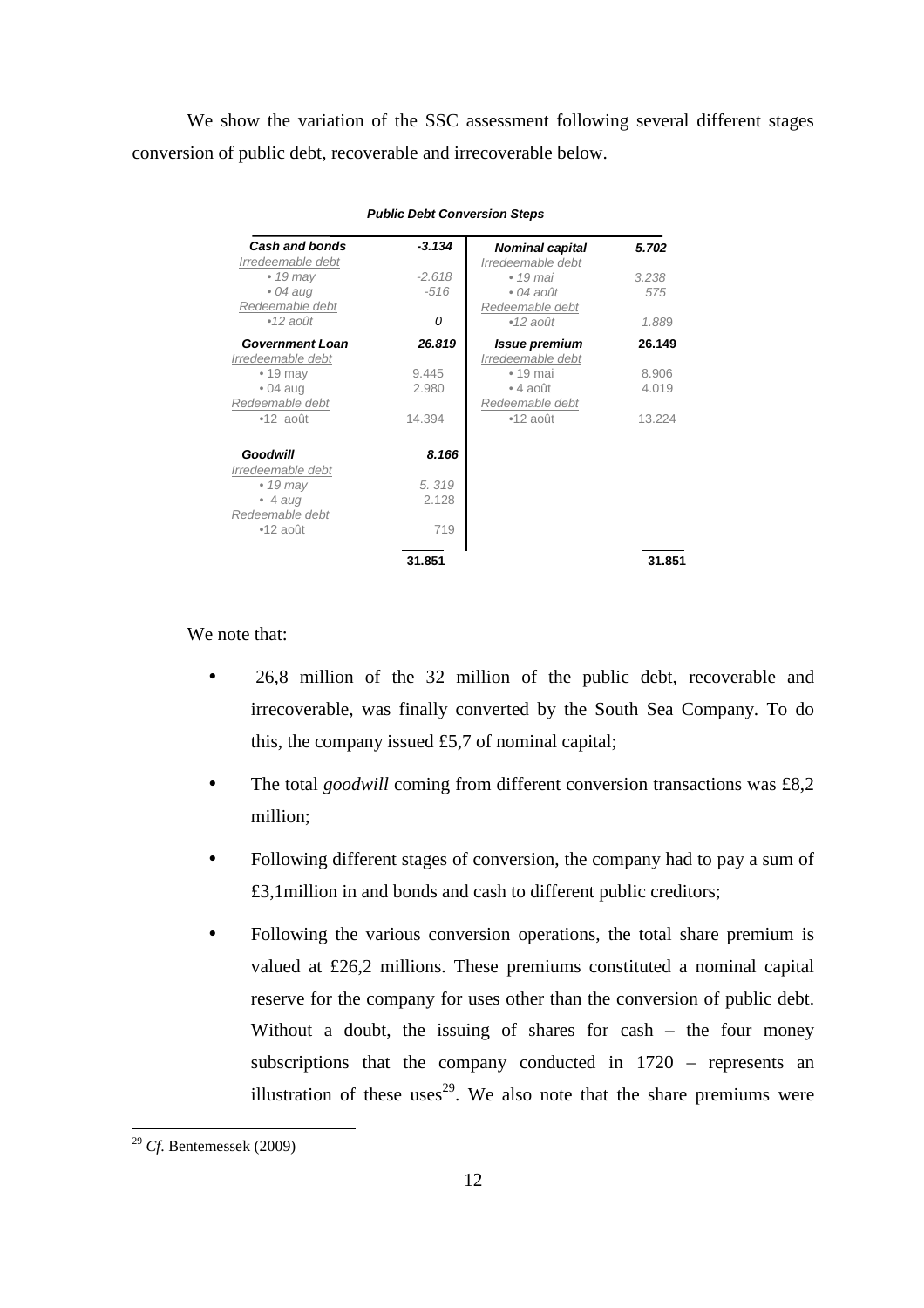considered by both the operators and the commentators as a distributable profit $^{30}$ .

A considerable speculation on SSC shares took place, making for the first veritable stock market bubble in financial history (*cf.* graph below).

In spite of the financial meltdown, which we do not analyze here, the company was able to convert 85% of the long-term public debt. In addition, the company remained after the explosion of the speculative bubble in August 1720 and then became a public debt management company.



**Figure: The South Sea Bubble** 

 $\overline{a}$ 

If the project of converting public debt into shares of the South Sea Company led to a bubble, the Bank of England's circulation of Exchequer bills from 1707 constituted an incomparable financial success. In the following section we will examine this contrast through the prism of another, *i.e* the differing commentaries of Hume (1752), Steuart (1767) and Smith (1776) on the subject of these financial operations on British public debt.

## **4. The Scottish Enlightenment and the "circulation" of public debt**

The Scottish economists of the eighteenth century did not employ the term "liquidity". Yet, David Hume (1752), James Steuart (1767) and Adam Smith (1776) spoke of the liquidity

<sup>30</sup> *Cf.* Dickson (1967: 101), Scott (1911, III: 307) and Bentemessek (2007)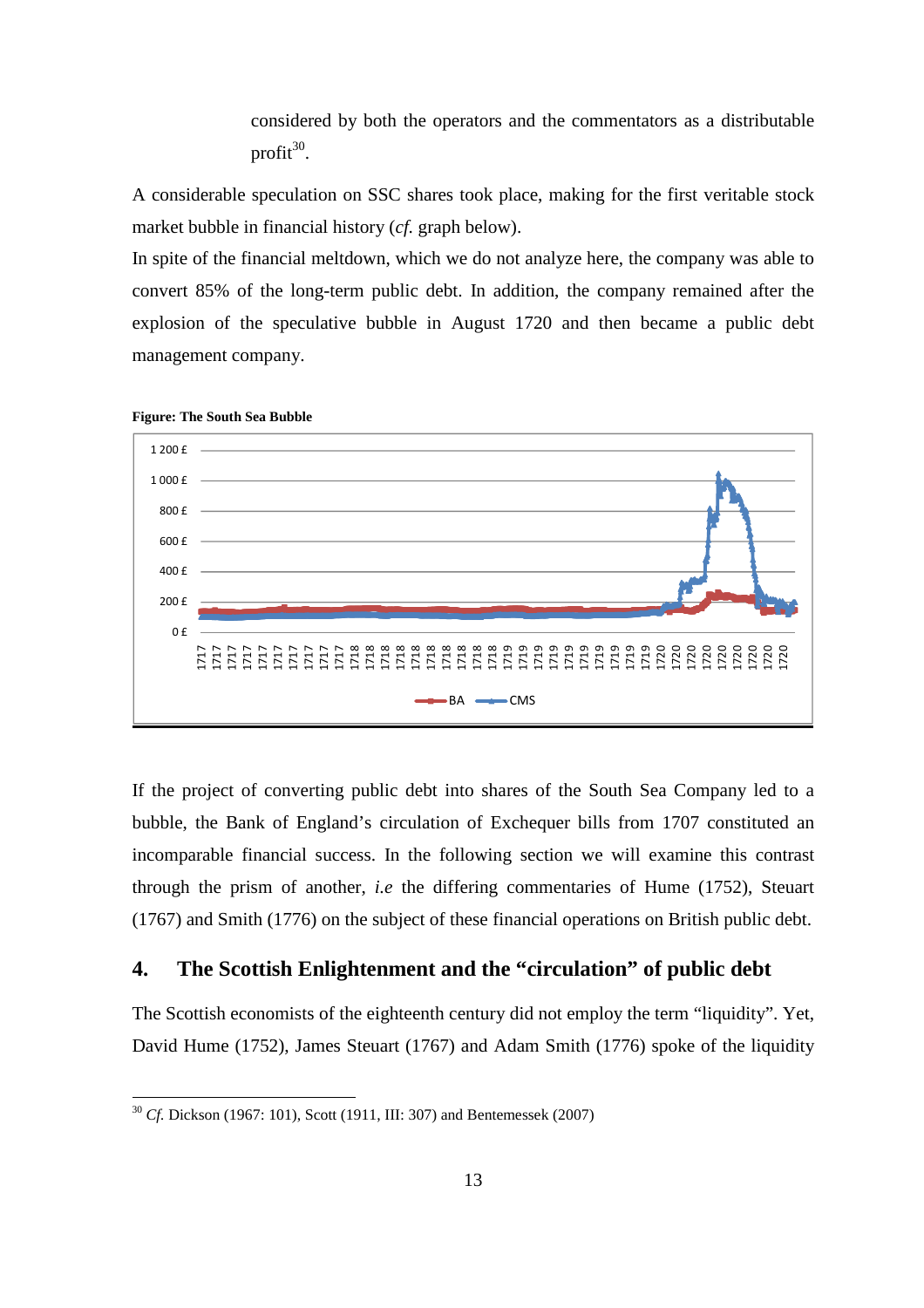of the public debt, but using the term "circulation" instead, commonly used concerning Exchequer bills to designate what is understood as "liquidity" today. Smith distinguishes the "circulation" of Exchequer bills since 1707 from the "folly (…) knavery, and extravagance" characterizing the speculative episode in 1720. Concerning the existence of liquidity for Exchequer bills, like Hume before him, Smith highlights the advantages. However, both authors propose different analyses of these advantages. Hume and Smith diverge especially as to the existence or not of inconveniences linked to the presence of such liquid shares. Concerning the South Seas Bubble, Smith sees it as an illustration of the dangers to which the development of public debt can lead.

The approach of James Steuart, who published his *Inquiry into the Principles of Political Economy* in 1667, after Hume and before Smith, is quite different. For him, "circumstances" contributed to clouding the subject of public debt in "obscurity"  $31$ , whereas it is best to reveal the favorable role of a large liquid public debt for economic activity. Consequently, unlike Hume and Smith, Steuart is interested in the means and mechanisms which make the public debt liquid.

#### **4.1 Liquid public debt, price and interest rate**

In his essays, *Of Money* and *Of the Balance of Trade* published in 1752, Hume presents the quantity theory of money supporting his hostility regarding the power granted to the banks to issue notes<sup>32</sup>; a hostility that fades in editions after  $1760^{33}$ . At the same time, what is less commented upon. Hume focuses on the liquidity of public debt notes, showing that they benefit trade and accompany lower interest rates, but still present disadvantages that metallic money doesn't.

Firstly, in the essay *Of the Balance of Trade* where he exposed the "price specie flow mechanism", Hume scoffs that "*we are as careful to stuff the nation with this fine commodity of bank-bills and chequer-notes, as if we were afraid of being overburthened*  with the precious metal<sup>34</sup>. The underlying analysis of his critique is known: a diminution

<sup>31</sup> *« I shall be enable to point out the extraneous circumstances which are apt to involve this subject in obscurity. »* Steuart [1767, book IV, Part IV, chap.1, p.604 in the 1966 edition].

 $32$  Cf. de Boyer (2003)

<sup>33</sup> Cf. notes *d* on page 495 et *f* on page 498 of the unabridged edition of *Essais* by Gilles Robel, Éditions Universitaires de France, octobre 2001, Paris – Cf. [1972, p. 69], note \* on p. 70 and note \* on page 72  $34$  Hume (1972, p. 69).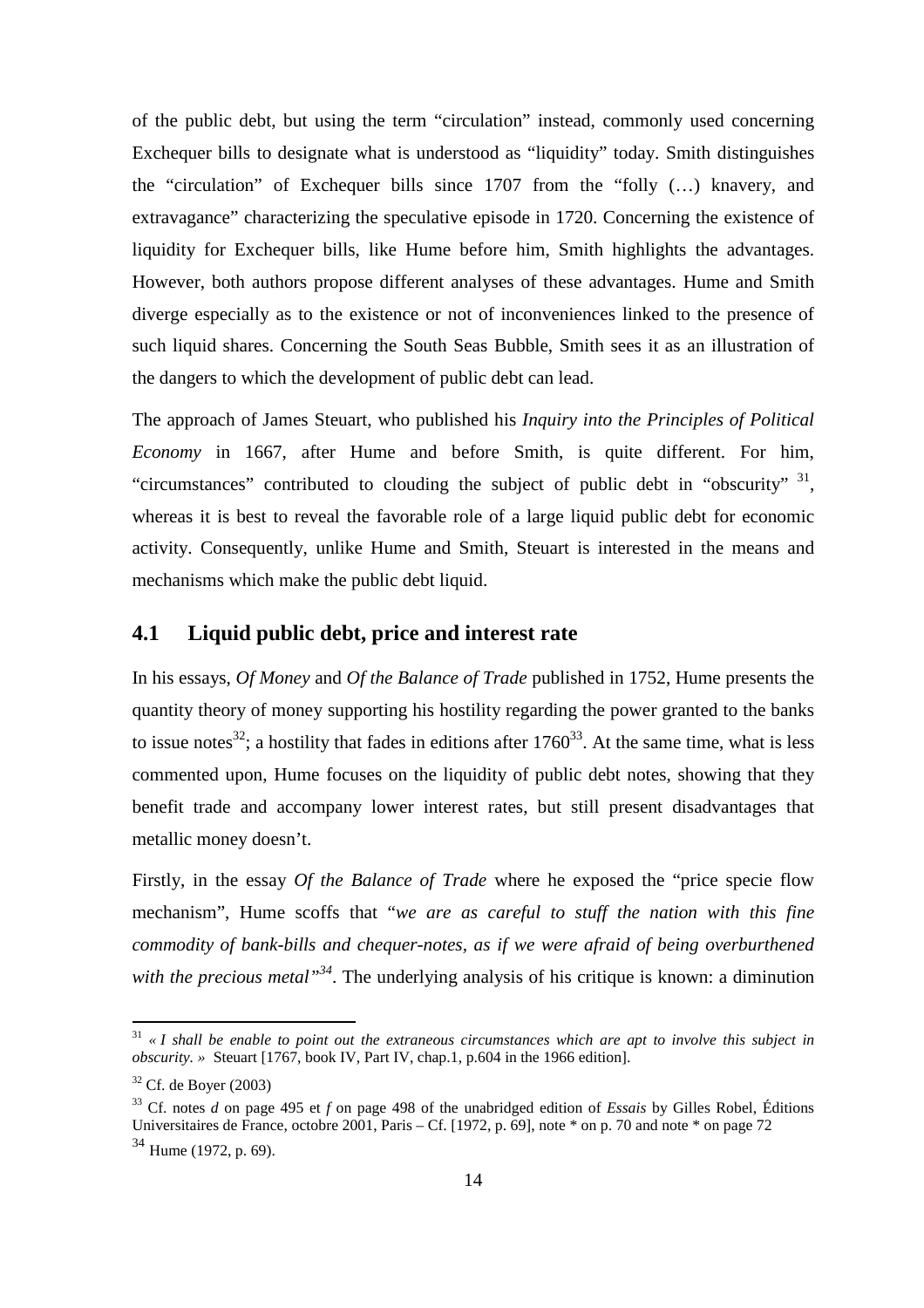of bank notes and Exchequer notes, which he treats as substitutes, provokes a drop in prices, a commercial surplus and the entry of gold.

Again, in the essay *Of Public Credit*, Hume highlights the liquid character of public debt bonds – "*Public securities are with us become a kind of money, and pass a readly at the current price as gold or silver"* <sup>35</sup> – and analyzes its effects:

*"Wherever any profitable undertaking offers itself, how expensive soever, there are never wanting hands enow to embrace it; nor need a trader, who has the sums in the public stocks, fear launch ou into the most extensive trade; since he is possessed of funds, which will answer the most sudden demand that can be made upon him. No merchant thinks it necessary to keep by him any considerable cash.* 

 *(… ) In short, our national debts furnish merchants with a species of money, that is continually multiplying in their hands, and produces sure gain, besides the profits of their commerce."<sup>36</sup>*

Since it is a store of value which, contrary to species, is remunerated, but is also capable of being used for possible investment, this "kind of money" favors economic growth:

*"More men, therefore, with large stocks and incomes, may naturally be supposed to continue in trade, where there are public debts; and this, it must be owned, is of some advantage to commerce, by diminishing its profits, promoting circulation, and encouraging industry."<sup>37</sup>*

In publications before 1764, Hume adds:

*"On this head, I shall observe, without interrupting the thread of the argument, that the multiplicity of our public debts serves rather to sink the interest, and that the more the government borrows, the cheaper may they expect to borrow; contrary to the first appearance, and contrary to common opinion. The profits of trade have an influence on interest."* <sup>38</sup>

 $35$  Hume (1972, p. 69).

 $36$  Hume (1972, p. 93).

<sup>37</sup> Hume (1972, p. 94).

<sup>38</sup> Hume (1972, p. 94, ft.\*).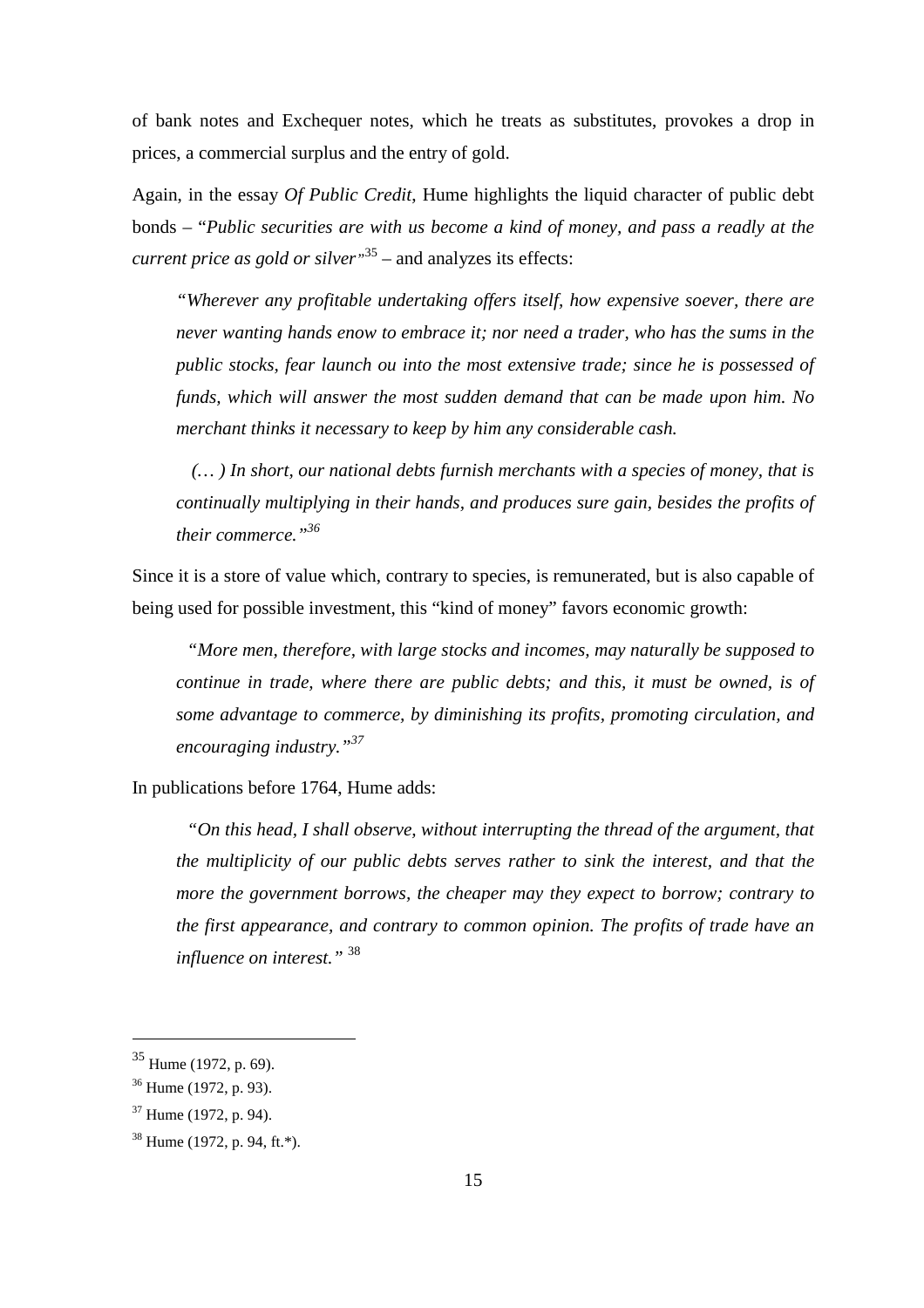Implicitly, Hume associates the actual reduction of interest rates for public debt bonds with its liquidity. How can this be explained outside of any mercantilist interpretation? Hume offers the following causality: the decline in interest rates results in a lower rate of profit, which results from economic growth. Here the reasoning is anti-mercantilist: the interest rate is a real variable. But (real) economic growth is higher thanks to the liquidity of public debt. How can this liquidity with such exceptional qualities be explained? Hume does not. However, he emphasizes the risks:

*"(…)Public stocks, being a kind of paper-credit, have all the disadvantages attending that species of money. They banish gold and silver from the most considerable commerce of the State, reduce them to common circulation, and by that means render all provisions and labour dearer than otherwise they would be."<sup>39</sup>* 

These more familiar considerations are similar to those of the essay *Of the Balance of Trade*<sup>40</sup>. We know the conclusion: these kinds of money are both unnecessary and dangerous. Unnecessary because their removal is compensated by an inflow of cash and dangerous because it is a *"counterfeit money, which foreigners will not accept of in any payment, and which any disorder in the State will reduce to nothing"*<sup>41</sup>. Furthermore, Hume mentions other harm against the public debt "for the State as a political body" that he denounces, but which is not our subject.

Smith also mentions the liquid character of the public debt<sup>42</sup> and proposes to explain it. Firstly, he attributes the existence of a "certain degree of confidence in the justice of government"*<sup>43</sup>* to it*.* Secondly, he attributes it also to the Bank of England policy:

*"The bank of England, either by voluntarily discounting those bills at their current value, or by agreeing with the government for certain considerations to circulate Exchequer bills, that is, to receive them at par, paying the interest which happens to be* 

l

 $39$  Hume (1972, p. 95).

<sup>40</sup> In the 1768's edition, Hume adds *« (…) We may also remark , that this increase of prices, derives from paper credit, has a more durable and a more dangerous influence than it arises from a great increase of gold and silver ; where an accidental overflow of money raises the prices of labour and commodities, the evil remedies itself in a little time : The money soon flows into all the neighbouring nations : The prices fall to a level : And industry may be continued as before ; a relief, which cannot be excepted, where the circulating specie consists chiefly of paper, and has no intrinsic value. »* [1972, p. 95, fn +]

 $41$  Hume (1972, p. 35).

 $42$  Smith (1776) pp. 910-2, 917-9.

<sup>&</sup>lt;sup>43</sup> Smith (1976, p. 910 ; 1035 of French ed.).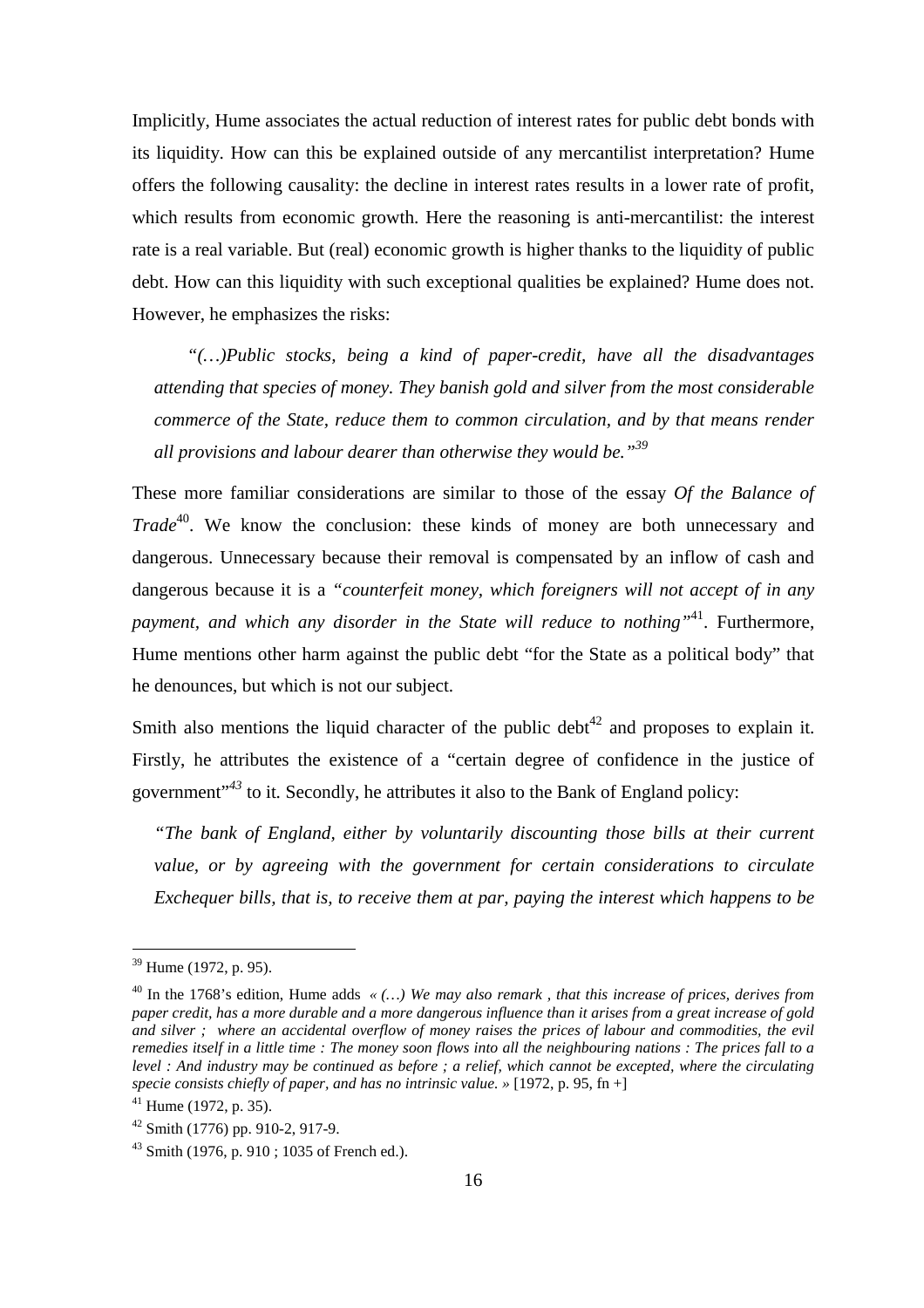*due upon them, keeps up their value and facilitates their circulation, and thereby frequently enable government to contract a very large debt of this kind. In France, where there is no bank, the State bills (billets d'état) have sometimes sold at sixty and seventy per cent. discount"* (Smith, 1776, p.1037)<sup>44</sup>

Contrary to Hume, Smith does not emphasize the advantage that merchants have in having liquid assets that yield interest, though he does see it<sup>45</sup>. According to Smith, short-term financing is based on borrowing from banks issuing notes and not on the mobilization of cash investment; on the bank's cash account and not on the use of Exchequer bills. In contrast with Hume, Smith is favorable to the development of banks because the issue of notes based on real effects is not inflationist<sup>46</sup>. Moreover, he notes the process of the reduction of interest rate in use since the beginning of the century in a more precise manner than Hume.

*"During the reign of queen Anne, the market rate of interest had fallen from six to five per cent. (…) In 1712, the interest of the greater part of the publick debts was still further reduced to four per cent (…)"*<sup>47</sup>

If he perceives the historical connection between the action of the Bank of England, the increase of the liquidity of the public debt and the decrease of the interest rate, Smith does not analyze the link between these three elements any further. But can Smith connect the lower interest rate to lower liquidity and credit risks? Let us quote an extract from book 1 where Smith defines the interest rate precisely in connection with risk:

*« In a country where the ordinary rate of clear profit<sup>48</sup> is eight or ten percent., it may be reasonable that one half of it should go to interest, wherever business is carried on with borrowed money. The stock is at the risk of the borrower, who, as it were, insures it to the lender; and four or five per cent. may, in greater part of* 

 $44$  Smith (1976, p. 911-2).

<sup>45</sup> Smith (1776), p. 1046

<sup>46</sup> Cf. de Boyer (1998)

 $47$  Smith (1976, p. 911-2).

<sup>48</sup> The *clear rate of profit* is a risk-free rate. The *gross rate of profit* comprehends risk premium. This is defined in Smith (1976, p. 113): *« The lowest ordinary rate of profit must always be something more than what is sufficient to compensate the occasional losses to which every employment of stock is exposed. It is this surplus only which is neat or clear profit. What is called gross profit comprehends frequently, not only this surplus, but what is retained for compensating such extraordinary losses. The interest which the borrower can afford to pay is in proportion to the clear profit only. »*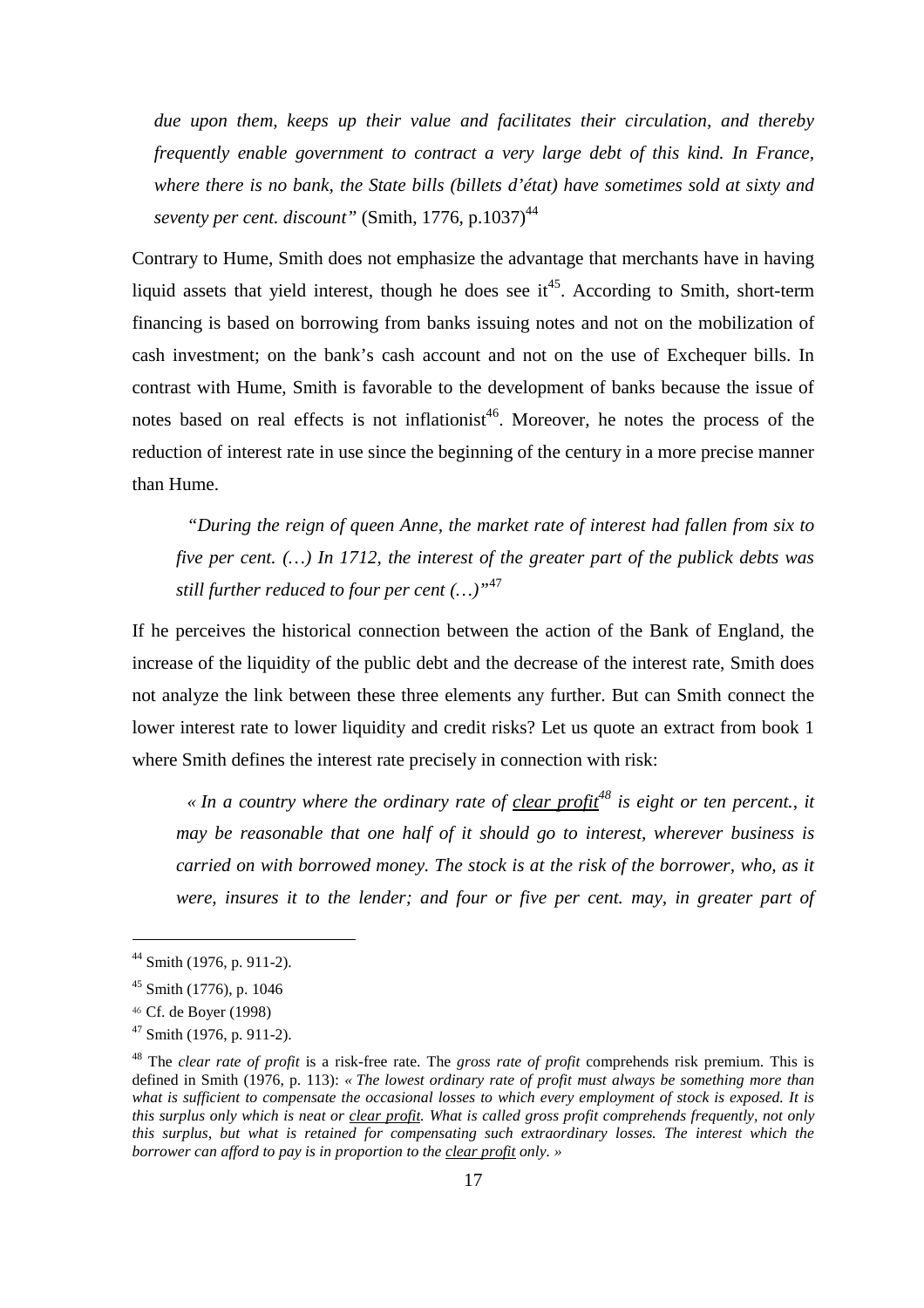*trades, be both a sufficient profit upon the risk of this insurance, and a sufficient recompence for the trouble of employing the stock.*» 49

If the borrower ensures the lender against risk, then if the risk decreases, should not the interest rate increase rather than decrease? Furthermore, in book 2 dedicated to "*Of Stock lent at Interest"* Smith refers to Locke, Law, and Montesquieu, makes no mention of the bank note, refers solely to the precious metals effect on the level of interest rate, and sends us back to reconsider Hume<sup>50</sup>: economic growth leads to a lower rate of profit which then leads to a lower interest rate

#### **4.2 Public Credit, Liquidity and Growth**

Contrary to Adam Smith and David Hume, Steuart thinks that public debt may be favorable to economic growth<sup>51</sup>.

"*That the effect of public borrowing, or national debt, is to augment the permanent income of the country, out of stagnating money and balances of trade*." Steuart, IV, 104.

Provided that it is properly managed, therefore liquid, the public debt favors both bank liquidity and market liquidity. This proposition seems singular in the history of monetary thought; Steuart considers that the banking system and the financial market must operate in concert in order to provide the necessary liquidity for economic growth; the public debt contributes to this complementarity.

As we have mentioned earlier, Steuart does not employ the term "liquidity" but uses instead the term "circulation" or even "melting down" to designate this concept. Liquidity is central to Steuart's analysis. Indeed, according to this analysis, dynamic growth is a process in which wealth is transferred from the "solid property<sup>52</sup>" owners' class – land holders or public creditors– to the tradesmen and industrialists' class, a process called

 $49$  Smith (1976, p. 114).

<sup>50</sup> Smith (1776, p.407) et [1976, p. 354]

<sup>51</sup> Stettner (1954) emphasized the particularity of Steuart's analysis of public liquidity relative to that of Hume (1752) et Smith (1776).

 $52$  By solid property, Steuart means certain revenues of the agents. The revenues from the land holdings or annuities paid to the public creditors by the State are thus considered as solid properties according to Steuart.  $[1789-1790, \text{vol } 4 : 86]$ .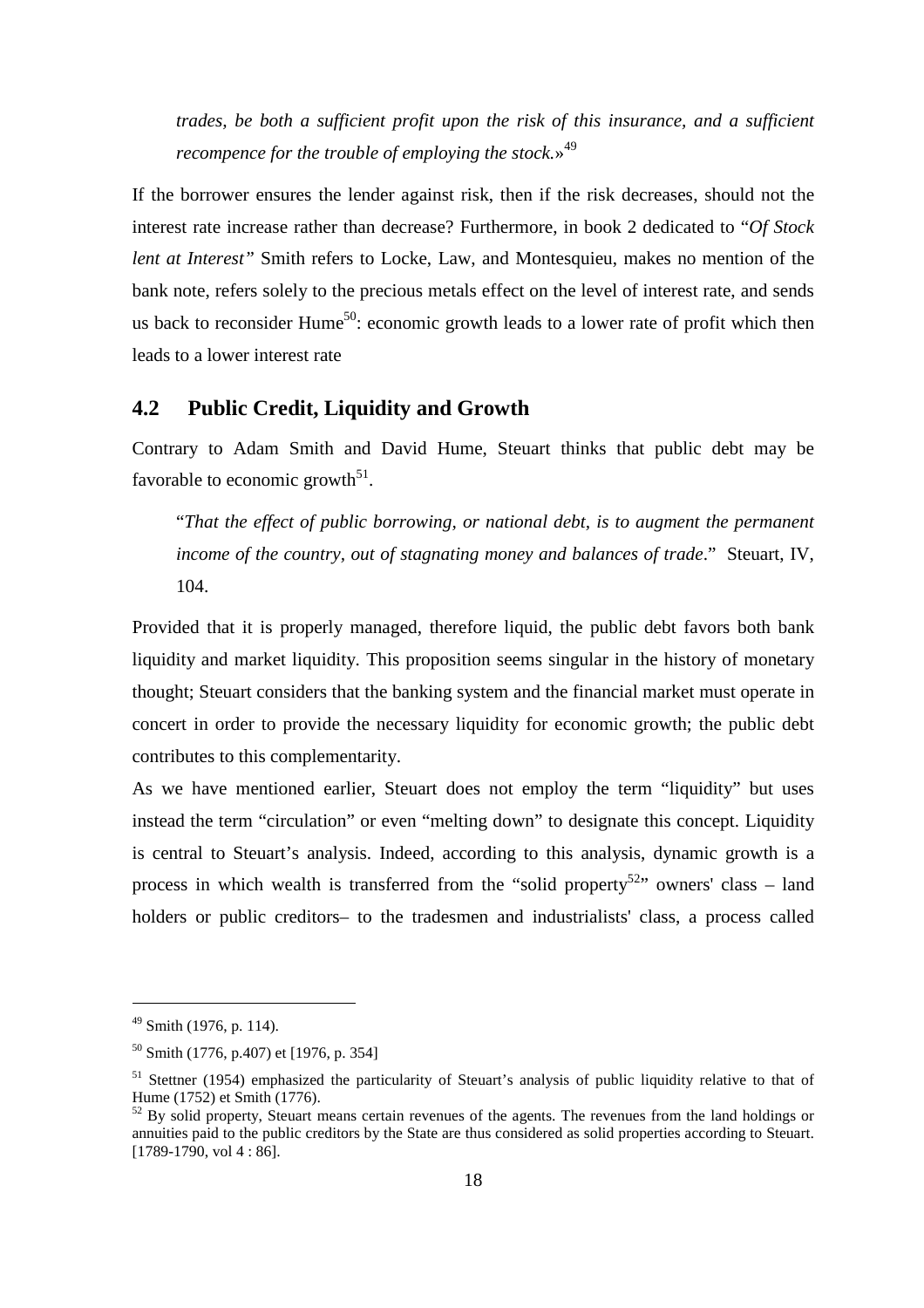"vibration of the balance of wealth". But these transfers of wealth cannot take place if it is not liquid. According to Steuart, liquidity is generated by banks and the financial market.

The banks generate liquidity by transforming the "solid property" into bank money – or "symbolic money"<sup>53</sup> In order to consume – consumption being "*the only thing which makes the balance turn*<sup>54</sup> –, the owning class of solid property asks for bank money, a money whose offer is elastic contrary to metallic money, and whose issuing is guaranteed by these "securities" – or "solid property. The spending of this money creates demand for the products the industrial class and allows them to obtain some profits.

At this stage, Steuart emphasizes the public debt in providing liquidity with the help of banks. By borrowing, the State creates a form of solid property available to its creditors, in the same way land is for land owners. Public debt bonds can be given as collateral when banks grant credit and, as a consequence, issue money

*"[…] from the swelling of public debts an enormous fund of personal property is created. This is formed out of the income of the whole nation. (…) The capital of the public debts is the price which has been paid for the annuities due to the creditors, and is now no more money to them than land is money to the landlord. It may be turned into money, no doubt; but so may land.*" Steuart, 640.

Thus, by transforming the solid property, including public debt, into symbolic money, the banks provide the necessary liquidity for the vibration of the balance of wealth  $\frac{1}{2}$ . By doing so they also contribute to improve the liquidity of public debt<sup>55</sup>:

"*Stock, therefore, I consider as one great branch of solid personal property; as far as the security of government is solid and good; and such, may be melted down into money by bankers, as any other thing*." Steuart, IV, 99.

Furthermore, Steuart attributes an important role to the financial market in the good management of the public debt, here also by allowing its liquidity. Indeed, the liquidity of bonds constitutes a necessary compensation for the non-reimbursement of the principal of the perpetual public debt by the State.

<sup>53</sup> Diatkine et Rosier [1998].

 $<sup>54</sup>$  Steuart, II: 43</sup>

<sup>55</sup> Steuart, IV: 99.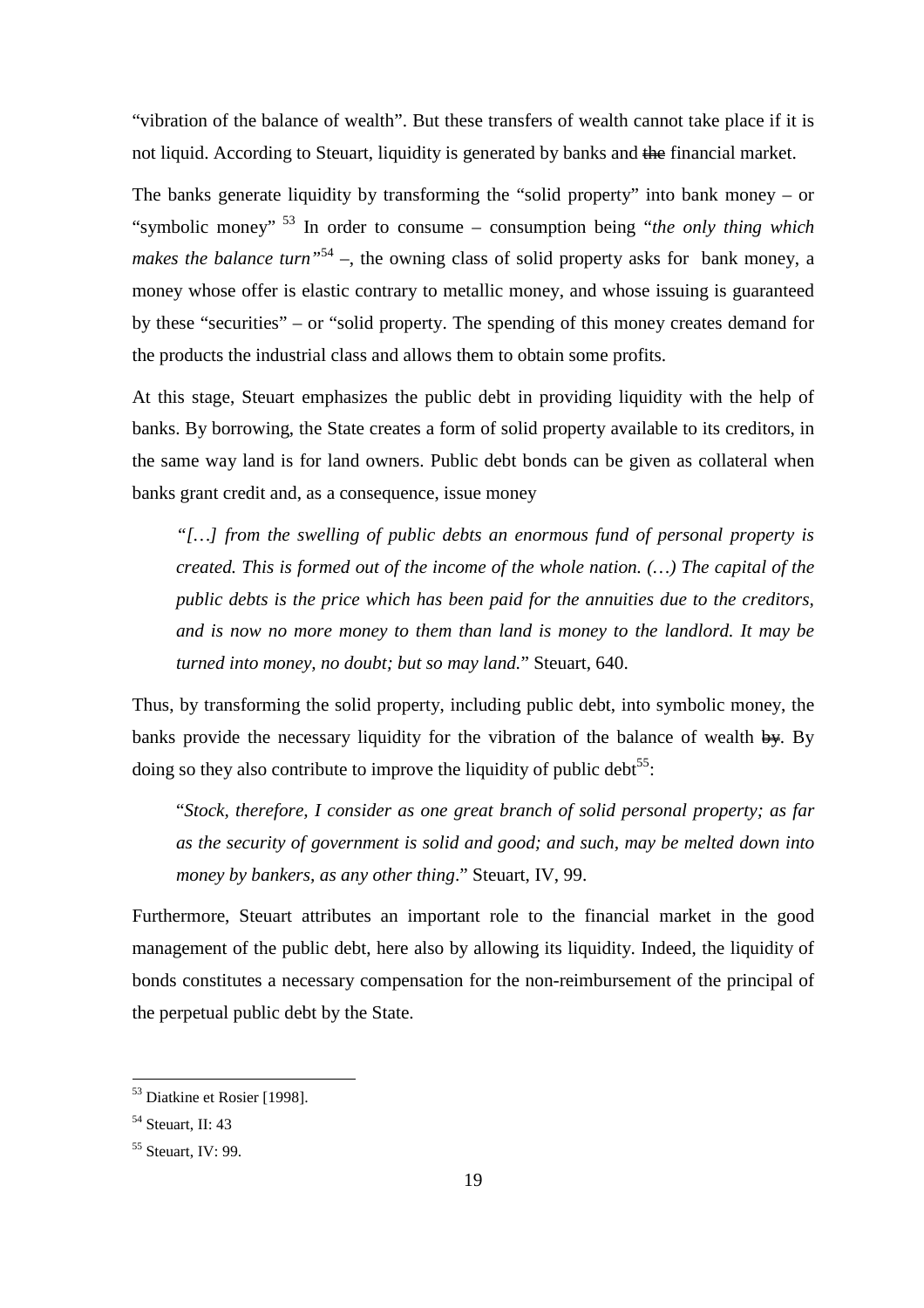"*In deducing the principles of public credit, we suppose […] that an easy transfer of the capital from hand to hand [ should] be permitted, in order to indemnify every creditor for the loss of his capital, which is not demandable from the State, as is commonly the case in private securities*." Steuart, IV, 279.

Given his particular position on the subject of sovereign debt, Steuart considers all the financial experiments seeking to improve the solvency of the State and the managing of its debt as beneficial. In this regard, he perceives the positive role that the Bank of England played in improving liquidity – "circulation"- by converting tallies and circulating the Exchequer bills.

*"This bank (the bank of England), I have said, is more useful for promoting circulation than augmenting it. It has however lent it assistance in this respect on very critical occasions. I has circulated exchequer bills; and tallies, which from discredit at the time, were as ill calculated to supply the use of money, as lands or houses are, from their unwieldy nature. The great advantage the public reaped from such operations, abundantly shews the utility of banks, which are calculated for this purpose. The principal operations of this bank are, to receive and pay away the greatest part of all the national revenue, expences, and debts; to discount bills of exchange payable at London, and to supply the country with coin." Steuart, VI, 267.* 

Without proposing a detailed analysis of the impact of the circulation of the public debt by the Bank of England on the lowering of the credit risk of the State, Steuart, before Smith, observes the consecutive reductions of the interest rate.

« *After this first operation in reducing the interest, the bank complied with a reduction to 5 per cent of what was due to them; and they began to circulate exchequer bills at a more moderate interest than formerly.* » Steuart, 620

Concerning the operations of restructuring the public debt via the conversion of bonds into shares, Steuart, contrary to David Hume and Adam Smith, is not hostile to the John Law and South Sea Company projects. In his view, these projects constituted interesting attempts to restructure the public debt with the objective of reducing its cost and of increasing its liquidity<sup>56</sup>.

<sup>56</sup> See Bentemessek (2010)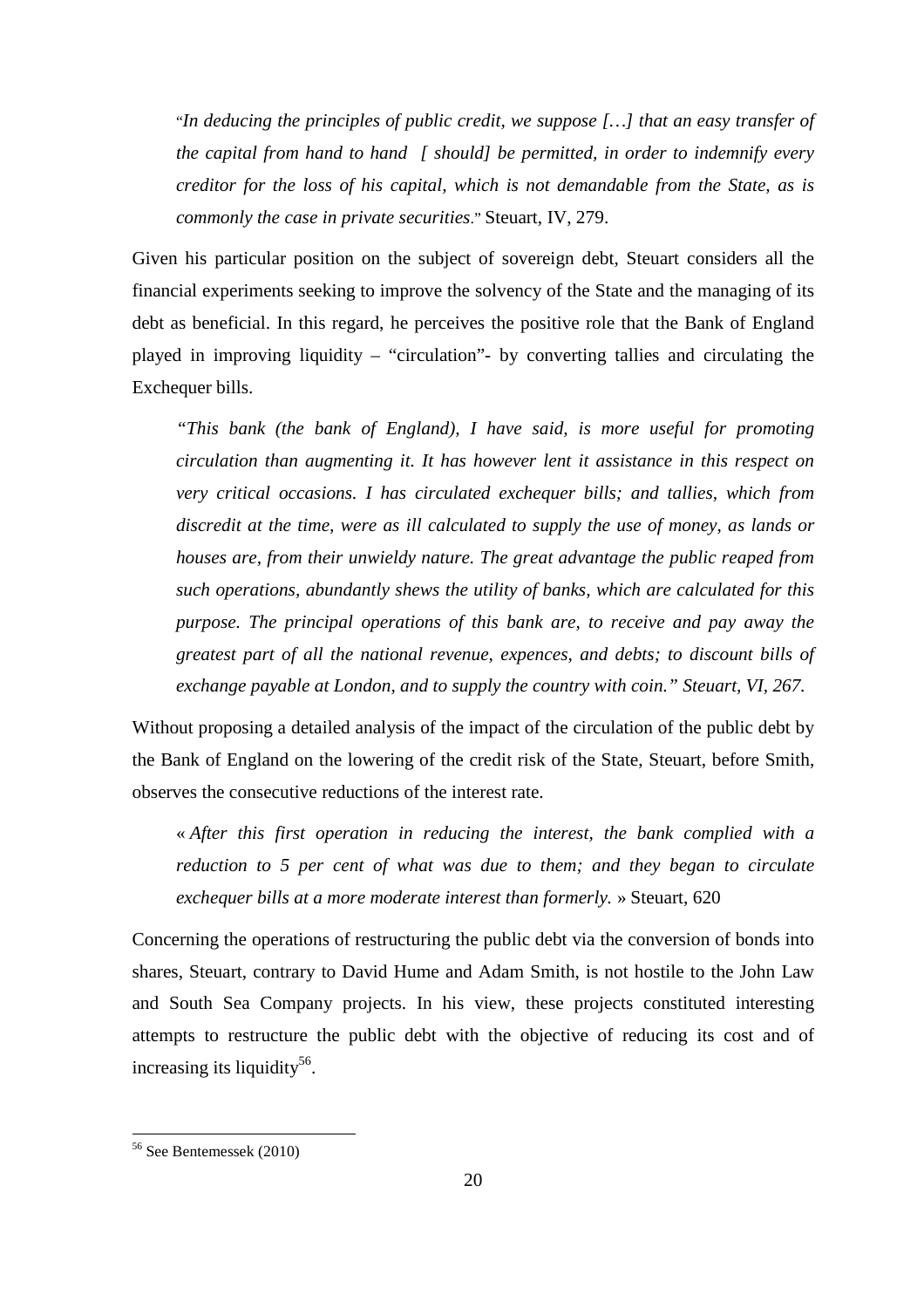Indeed, Steuart observed the illiquidity of the public debt before the projects of John Law and SSC were put into effect. He emphasizes notably the considerable drop of the values of State bonds on the French and English markets due to threats of insolvency<sup>57</sup>.

In this context, the project to convert the devalued and illiquid bonds of the floating public debt into shares of the South Sea Company in 1711 is considered a means to reestablish the State's solvency.

« *The incorporation, also (with Bank of England), of nine millions capital in the hands of corporation, which afterwards was called the South Sea Company, was an assistance to public credit, by increasing a monied interest, the principal view of which was to fill the government loans, on the lucrative conditions offered to them. And last of all, the strictly adhering to the public faith of engagement, without seeking, by acts of power, to indemnify the State for the losses it had been obliged to incur, from the circumstances of the times, laid the solid basis of national credit for the future*." Steuart, 619

In summary, the operation of conversion aimed to substitute a liquid market - where shares of a company with strong trade and financial potential were exchanged - for the illiquid public debt market. For Steuart, this aims to reconstruct the foundations of the primary market of public debt.

Seen from this point of view, the financial projects of the restructuring of the public debt  $$ the SSC in England and the John Law System in France – seems to have for initial objectives the reestablishment of confidence in the State, the reduction of its credit risk and the reconstruction of the foundation of the primary then secondary markets of its debt. Nevertheless, Steuart perceived and comments on the failure of these experiments – the meltdown of the John Law system in 1720 – which he attributes to poor money management as well as to a violation of the principles of credit and the adoption of contestable dividend and financial information policies<sup>58</sup>.

 $57$  He puts the devaluation of the English public debt in the short term at 30-40% (Cf. Steuart, IV, 41). Furthermore, regarding the John Law system in France, he emphasizes that the issuance of 200,000 shares in June of 1717– *Mères* – in exchange for state notes served, "*To absorb 100 millions of the most discredited articles of the king's debt"* (*Cf.* Steuart, III, 274).

<sup>58</sup> We do not analyze this point here. *Cf.* Bentemessek (2010).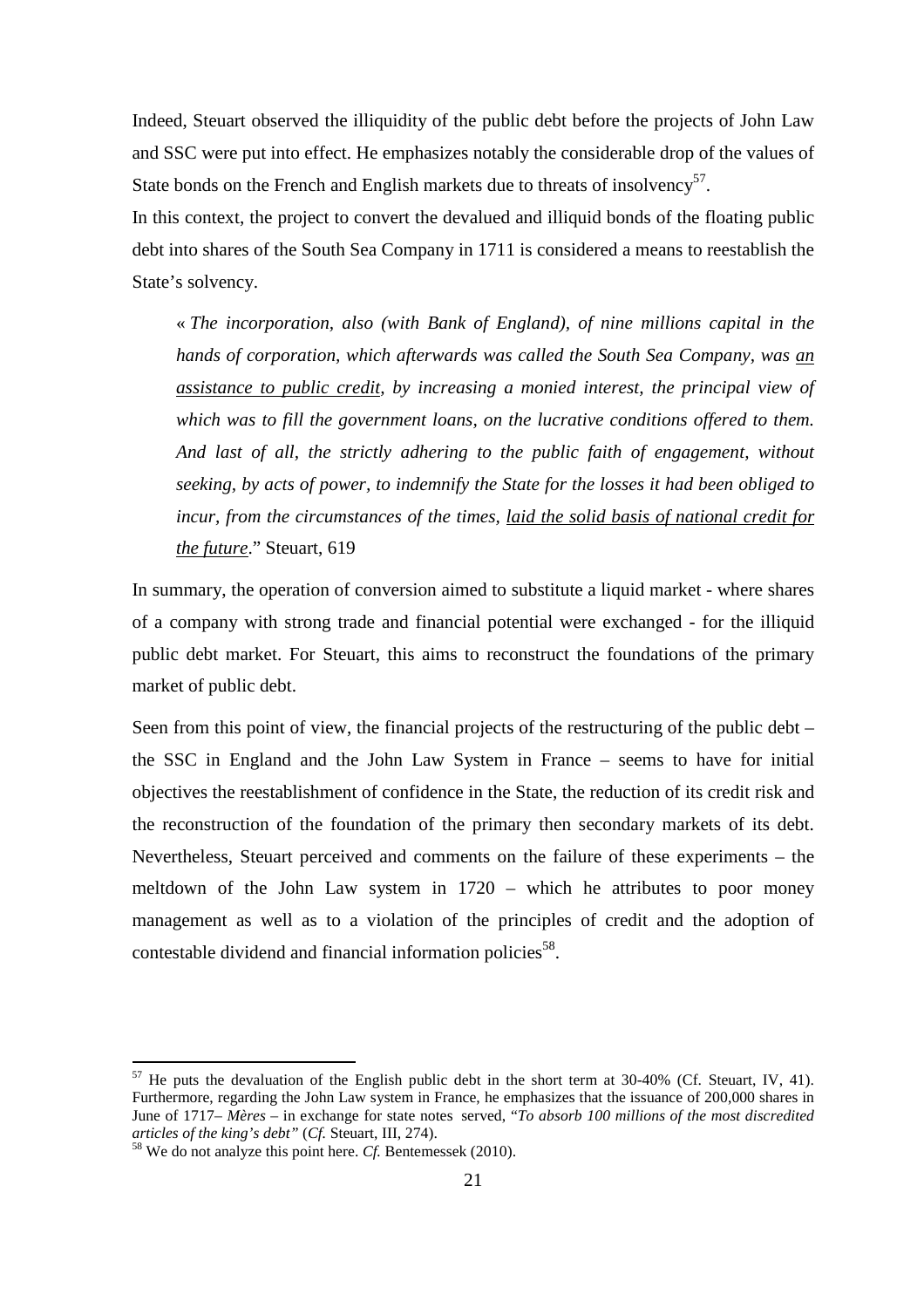## **5. Bibliography**

**A. ANDREADES** (1904), *Histoire de la Banque d'Angleterre*, Arthur Rousseau Editeur, Paris, 1904

#### **N. BENTEMESSEK**

. (2007), Fonds de Crédit : mécanisme financier spécifique dans la Bulle des Mers du Sud », in *Economies et Sociétés,* Série Histoire Economique Quantitative, AF, n°37, 7- 8/2007, p. 1383-1414

. (2009), Actif sous-jacent et produits dérivés : la rationalité de la Bulle des Mers du Sud reconsidérée. », la *Revue Economique*, en révision.

. (2011), Public Credit and Liquidity in James Steuart's *Principles* », in *European Journal of the History of Economic Thought,* to be published in 2011.

#### **J. DE BOYER**

. (1998), Endogeneous money and shareholder's funds in the classical theory of banking, *The European Journal of the History of Economic Thought*, vol.5, n°1, p.60- 84, Spring 1998

. (2003), *La pensée monétaire, histoire et analyse*, Ed. Les Solos, Paris

. (2006) : Dette publique, Banque d'Angleterre et taux d'intérêt: 1694-1800, *Économies et Sociétés : Histoire économique quantitative*, AF, n°34, 2/2006, p. 215- 232

. (2009): Bank liquidity risk, from John Law (1705) to Walter Bagehot (1873), article présenté à l'*ESHET*, *HES* et *AFSE*, 200

**J. BREWER** (1994), *The Sinews of Power: War, Money and the English State, 1688-1783*. Londres, New York: Routledge.

**J. LAWRENCE BROZ & R. S. GROSSMAN** (2002), Paying for privilege: the political economy of Bank of England charters, 1694 – 1844, *Explorations in Economic History,* 2004, vol. 41, pp. 48 – 72.

**JOHN CLAPHAM** (1944), *The Bank of England, A History*, Cambridge at the University Press, 1944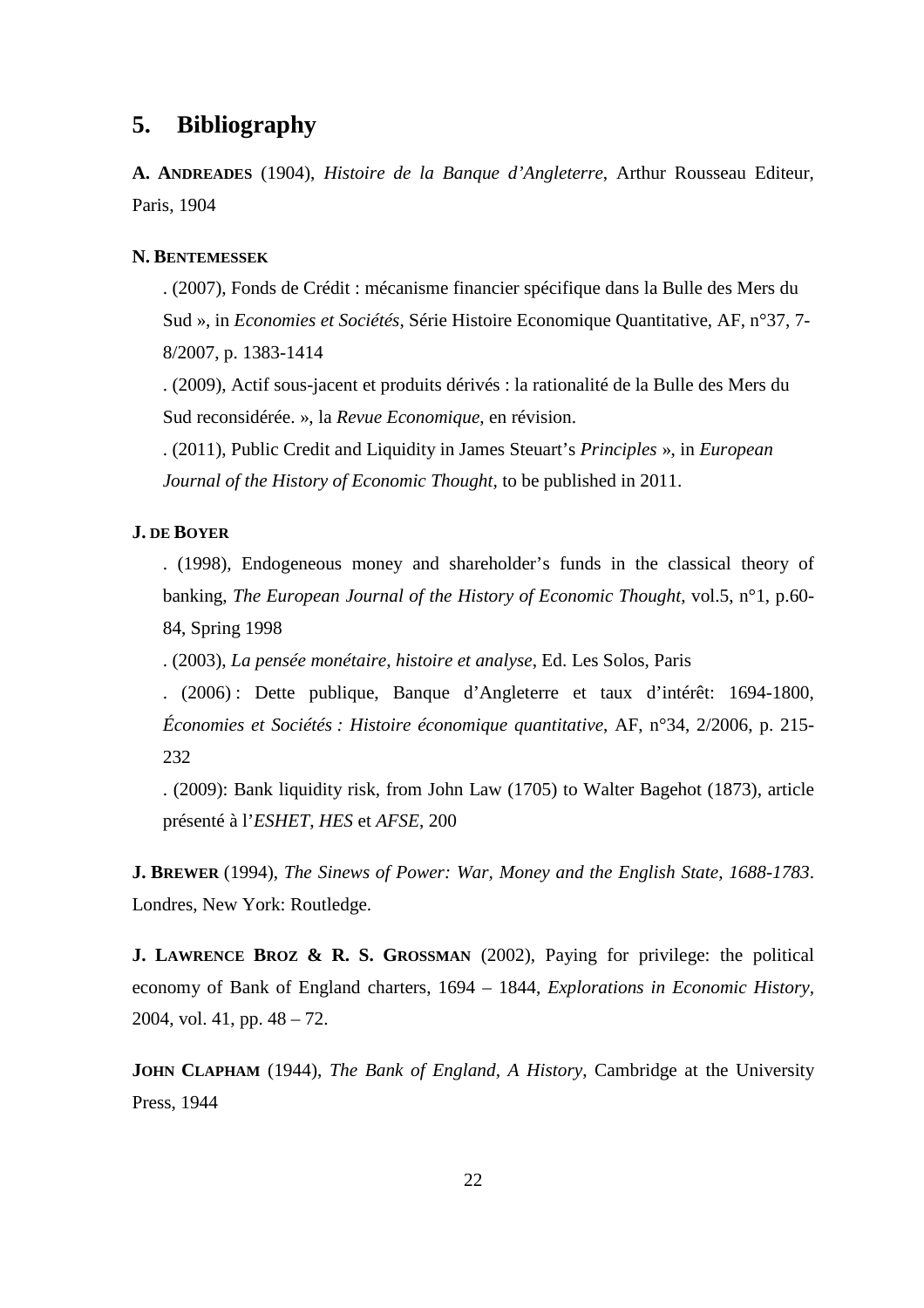**DALE. R** (2004), *The First Crash: Lessons from the South Sea Bubble*. Princeton, New Jersey: Princeton University Press.

**P.G.M. DICKSON** (1967), *The Financial Revolution in England*, Macmillan, London, 1967

**P.G.M. DICKSON** & J.SPERLING (1970), War Finance, 1698-1714," in *The New Cambridge Modern History, Vol 6, the Rise of Great Britain and Russia 1688-1715/25, Chap IX*, ed. by J. S. Bromley: Cambridge University Press.

**HAMILTON, E. J.** (1947): "Origin and Growth of the National Debt in Western Europe," *The American Economic Review*, 37, 118-130.

**HARGREAVES, E. L.** (1930): "The National Debt," Londres: Arnold.

**S. HOMER & R. SYLLA** (1996), *A history of interest rates*, Rutgers University Press, New Brunswick, New Jersey.

**J. KEITH HORSEFIELD** (1960), *British monetary experiments, 1650 – 1710,* G. Bell and Sons LTD, London.

**HUME. D** (1752), *Essais moraux, politiques et littéraires*

*.Essais moraux, politiques et littéraires et autres essais*, Ed. Puf, col. Perspectives anglo-saxonnes, Paris, 2001.

*.Writings on Economics*, Ed. by Eugene Rotwein, Thomas Nelson & Sons and the University of Wisconsin Press, 1955, reprint in 1972.

**H. D. MACLEOD** (1866), *The Theory and Practice of Banking,* London: Longmans, Green, Reader & Dyer.

**O**. **RUFFHEAD** (1761), *The Statutes at Large, from "Magna Charta", to the End of the Last Parliament.* London: M. Basket.

**W. R SCOTT** (1911-1912), *The Constitution and Finance of English, Scottish and Irish Joint-Stock Companies to 1720.* Cambridge: Cambridge University Press.

**A. SMITH** (1776), *Enquête sur la nature et les causes de la richesse des nations* . Edited by R.H. Campbell and A.S. Skinner, Oxford University Press: Oxford 1976